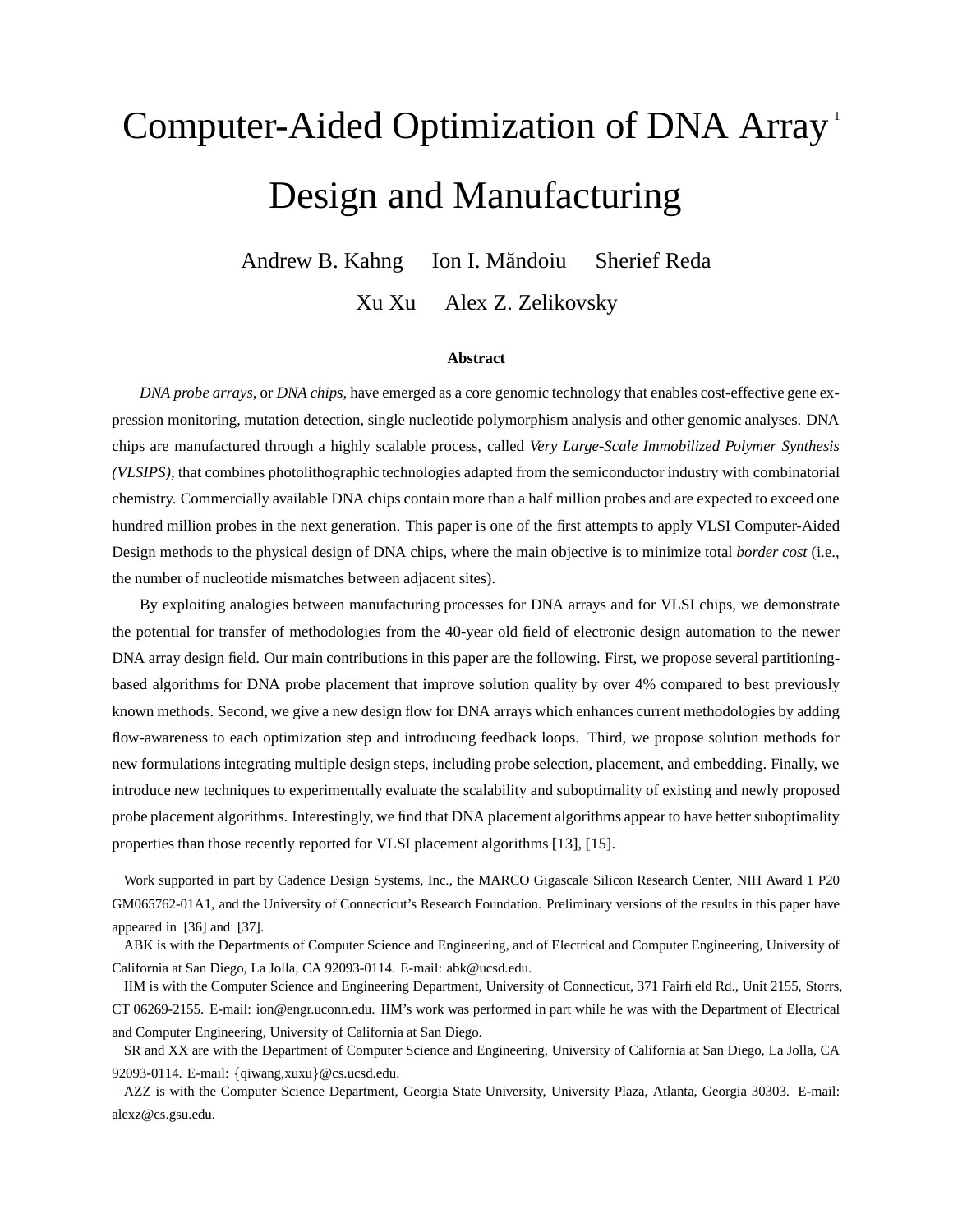## I. INTRODUCTION

DNA probe arrays – DNA arrays or DNA chips for short – have recently emerged as one of the core genome technologies. They provide a cost-effective method for obtaining fast and accurate results in a wide range of genomic analyses, including gene expression monitoring, mutation detection, and single nucleotide polymorphism analysis (see [42] for a survey). The number of applications is growing at an exponential rate [25], [53], already covering a diversity of fields ranging from health care to environmental sciences and law enforcement. The reasons for this rapid acceptance of DNA arrays are a unique combination of robust manufacturing, massive parallel measurement capabilities, and highly accurate and reproducible results.

Today, most DNA arrays are manufactured through a highly scalable process, referred to as *Very Large-Scale Immobilized Polymer Synthesis (VLSIPS)*, that combines photolithographic technologies adapted from the semiconductor industry with combinatorial chemistry [1], [2], [22]. Similar to Very Large Scale Integration (VLSI) circuit manufacturing, multiple copies of a DNA array are simultaneously synthesized on a *wafer*, typically made out of quartz. To initiate synthesis, linker molecules including a photo-labile protective group are attached to the wafer, forming a regular 2 dimensional pattern of synthesis sites. Probe synthesis then proceeds in successive steps, with one nucleotide (A, C, T, or G) being synthesized at a selected set of sites in each step. To select which sites will receive nucleotides, photolithographic *masks* are placed over the wafer. Exposure to light de-protects linker molecules at the non-masked sites. Once the desired sites have been activated in this way, a solution containing a single type of nucleotide (which bears its own photo-labile protection group to prevent the probe from growing by more than one nucleotide) is flushed over the wafer's surface. Protected nucleotides attach to the unprotected linkers, initiating the probe synthesis process. In each subsequent step, a new mask is used to enable selective de-protection and single-nucleotide synthesis. This cycle is repeated until all probes have been fully synthesized.

As the number of DNA array designs is expected to ramp up in coming years with the evergrowing number of applications [25], [53], there is an urgent need for high-quality software tools to assist in the design and manufacturing process. The biggest challenges to rapid growth of DNA array technology are the drastic increase in design sizes with simultaneous decrease of array cell sizes – next-generation designs are envisioned to have hundreds of millions of cells of sub-micron size [2], [42] – and the increased complexity of the design process, which leads to unpredictability of design quality and design turnaround time. Surprisingly enough, despite huge research efforts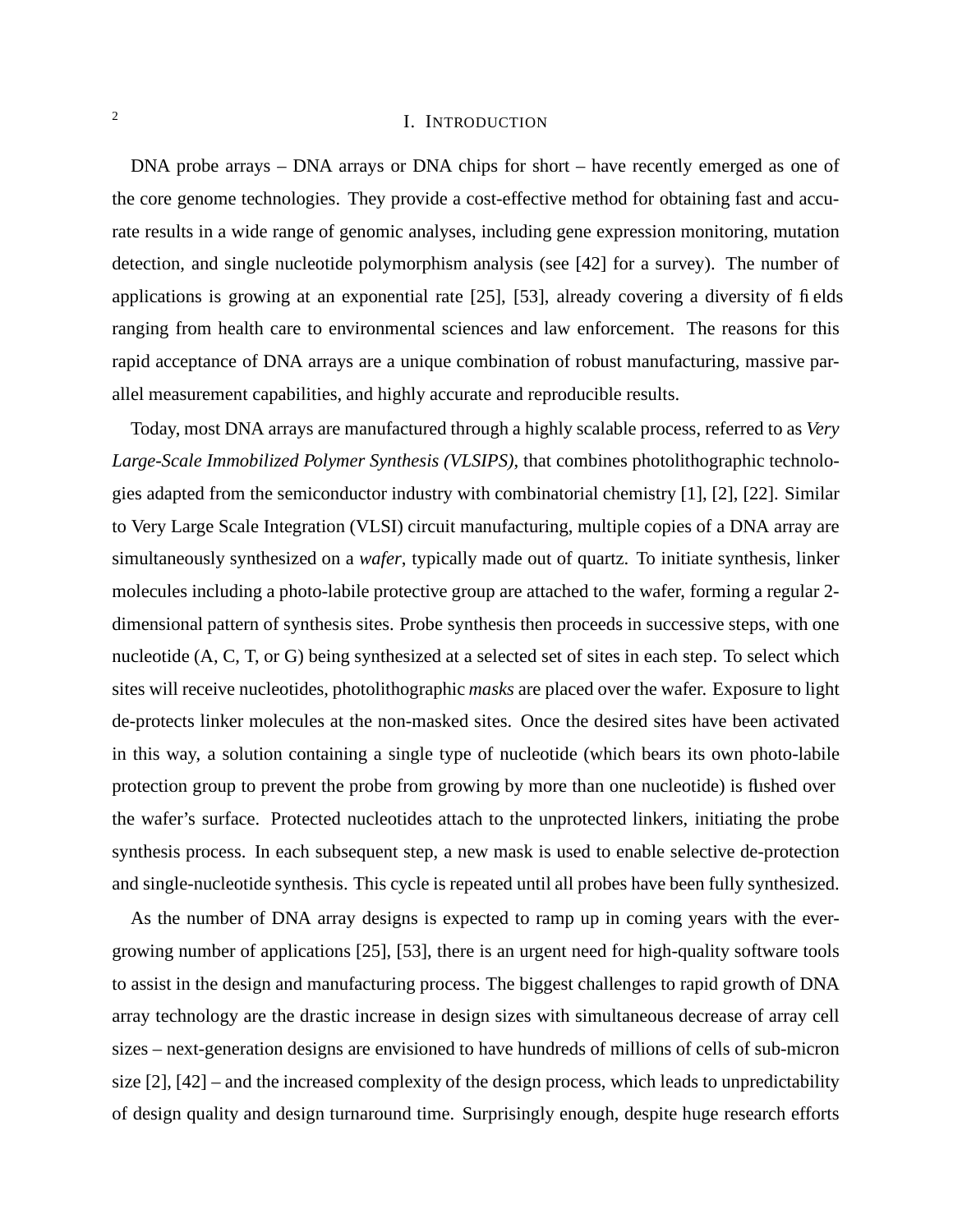invested in DNA array applications, very few works are devoted to computer-aided optimization of DNA array design and manufacturing. Current design practices are dominated by ad-hoc heuristics incorporated in proprietary tools with unknown suboptimality. This will soon become a bottleneck for the next generation of high-density arrays, such as the ones currently being designed at Perlegen [2].

In this paper we exploit the similarities between manufacturing processes for DNA arrays and VLSI chips and demonstrate significant potential for transfer of electronic design automation methodologies [19], [49] to the newer DNA array design field. Our main contributions in this paper are the following:

• A new DNA probe array placement algorithm that recursively places the probes on the chip in a manner similar to top-down VLSI placers, via a *centroid-based* strategy, and a new technique for asynchronous re-embedding of placed probes within the mask sequence. Experimental results show that combining the new algorithms results in average improvement of 4.0% over best previous fbws (Section III).

• A new design fbw for DNA arrays, which enhances current methodologies by adding *flowawareness* to each optimization step and introducing *feedback loops* (Section IV). In particular, we propose new solution methods that integrate probe placement and embedding with probe selection (Section IV-A).

• A comprehensive experimental study demonstrating significant solution quality improvements for the enhanced methodologies. In particular, we show that 5-7% improvement in border length can be achieved over the highest-quality scalable flow previously reported in the literature [35], [38] by a tighter integration of probe placement and embedding (Section IV-B). Furthermore, we show that an additional improvement in border length of up to 15% can be achieved by integrating probe selection with probe placement and embedding (Section IV-C).

• New techniques for studying and quantifying the performance of probe placement and embedding algorithms, including the development of benchmarks with known optimal cost and *scaling suboptimality* experiments similar to recent studies in the VLSI CAD field (Section V).

The organization of the paper is as follows. Section 2 introduces the various steps in the DNA array design flow and the problems addressed in this work. Section 3 briefly summarizes previous work on DNA array physical design. Section 4 gives the new partitioning-based probe placement algorithm. We also analyze the proposed algorithm runtime complexity and compare its perfor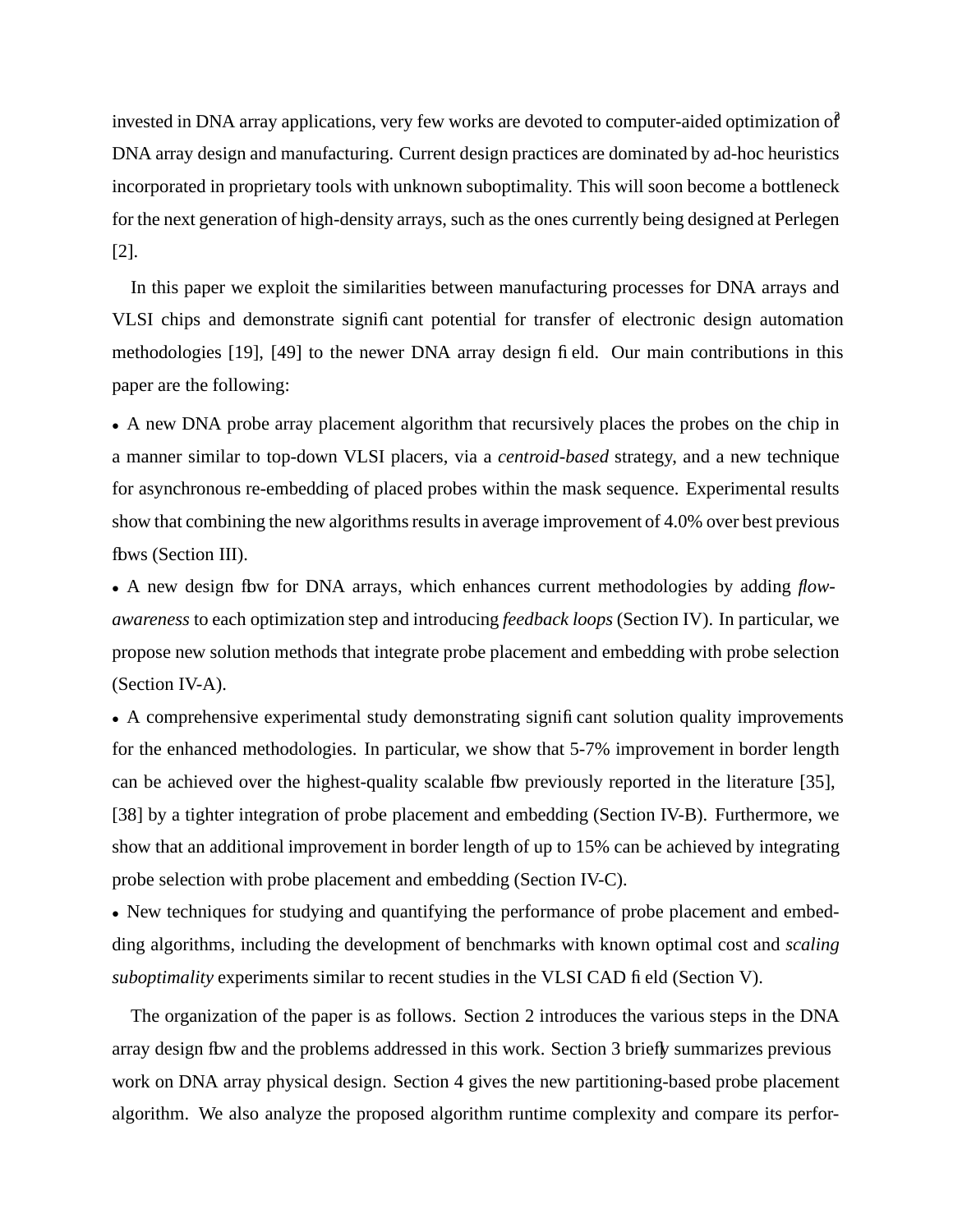<sup>4</sup>mance against other border minimization algorithms. Section 5 presents new enhancements for the DNA array design fbw. These enhancements, inspired by similar techniques developed in VLSI CAD design, lead to further reductions in border length. Finally, Section 6 quantifies the suboptimality and optimality of various probe placement and embedding heuristics.

## II. DNA ARRAY DESIGN FLOW

In this section we introduce the main steps of the design flow for DNA arrays, noting the similarity to the VLSI design flow and briefly reviewing previous work. The application of this flow to the design of a DNA chip for studying gene expression in the Herpes B virus is described in [8]. We later discuss (in Section IV) how the current DNA array design flow may be enhanced by adding *flow-awareness* to each optimization step and introducing *feedback loops* between steps techniques that have proved very effective in the VLSI design context [19], [49].

#### *A. Probe Selection*

Analogous to logic synthesis in VLSI design, the probe selection step is responsible for implementing the desired functionality of the DNA array. Although probe selection is applicationdependent, several underlying selection criteria are common to all designs, regardless of the intended application [1], [2], [41], [7], [33], [44].

First, in order to meet array functionality, the selected probes must have low hybridization energy for their intended targets and high hybridization energy for all other target sequences. Hence, a standard way of selecting probes is to select a probe of minimum hybridization energy from the set of probes which maximizes the minimum number of mismatches with all other sequences [41]. Second, since selected probes must hybridize under similar operating conditions, they must have similar melting temperatures.<sup>1</sup> Finally, to simplify array design, probes are often constrained to be substrings of a predetermined nucleotide deposition sequence. Typically, there are multiple probe candidates satisfying these constraints.

#### *B. Deposition Sequence Design*

The number of synthesis steps directly affects manufacturing time and the number of masks in the mask set, and also directly affects the quantity of defective probes synthesized on the chip.

 $<sup>1</sup>$ At the melting temperature, two complementary strands of DNA are as likely to be bound to each other as they are to be</sup> separated. A practical method for estimating the melting temperature is suggested in [33].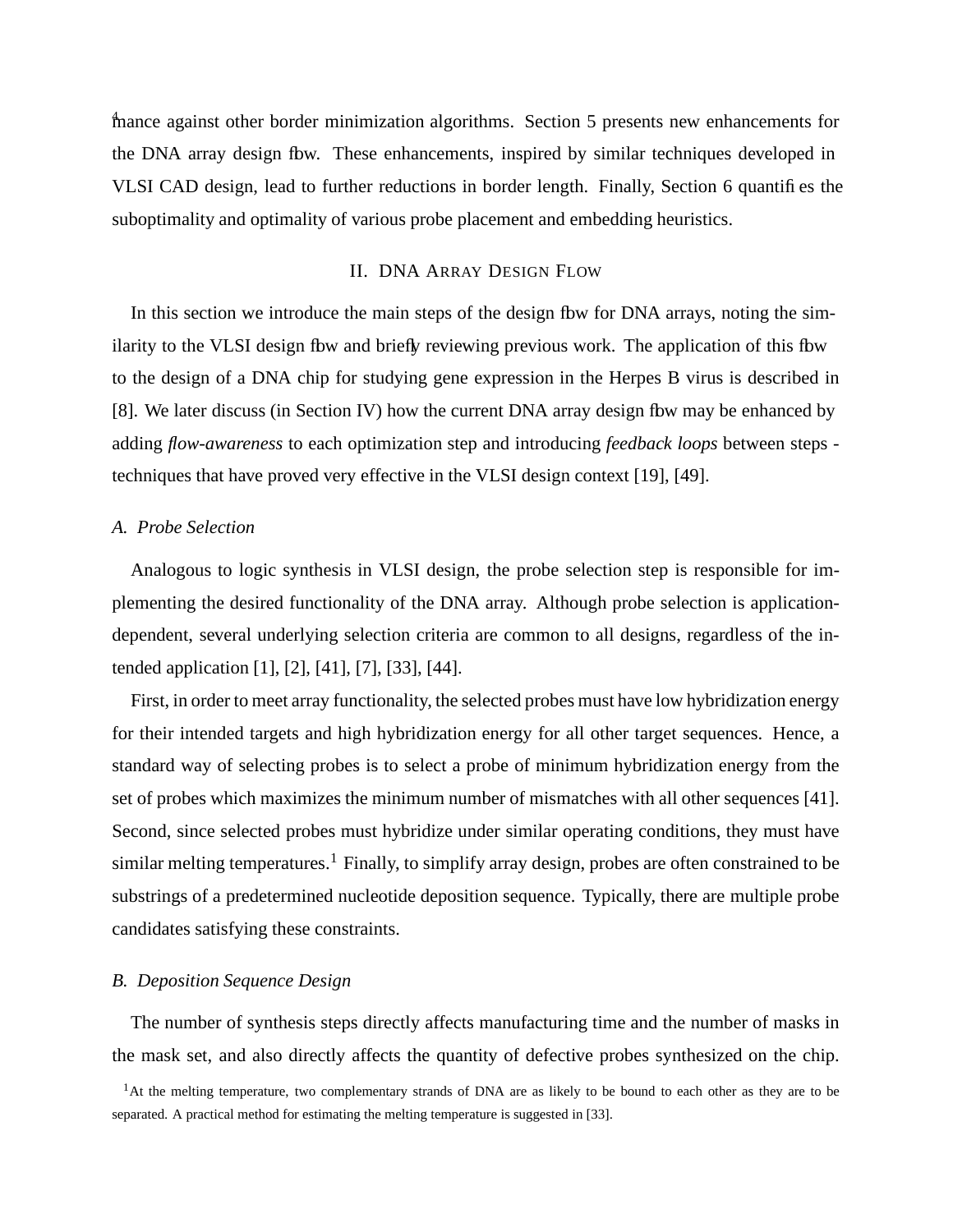Therefore, a basic optimization in DNA array design is to minimize the number of synthesis steps. In the simplest model, this optimization has been reformulated as the classical *shortest common supersequence* (SCS) problem [39], [51]: Given a fi nite alphabet  $\Sigma$  (for DNA arrays  $\Sigma = \{A, C, T, G\}$ ) and a set  $P = \{p_1, ..., p_t\} \subseteq \Sigma^n$  of probes, find a minimum-length string  $s_{pt} \in \Sigma^*$  such that every string of *P* is a subsequence of  $s_{opt}$ . (A string  $p_i$  is a subsequence of  $s_{opt}$  if  $s_{opt}$  can be obtained from  $p_i$  by inserting zero or more symbols from  $\Sigma$ .) The SCS problem has been studied for over two decades from the point of view of computational complexity, probabilistic and worst-case analysis, approximation algorithms and heuristics, experimental studies, etc. (see, e.g., [9], [10], [11], [17], [23], [24], [32], [45]).

The general SCS problem is NP-hard, and cannot be approximated within a constant factor in polynomial time unless  $P = NP$  [32]. On the other hand, a  $|\Sigma|$ -approximation is produced by using the *trivial periodic supersequence*  $s = (x_1x_2 \dots x_{|\Sigma|})^n$ , where  $\Sigma = \{x_1, x_2, \dots, x_{|\Sigma|}\}$  Better results are produced in practice by a simple greedy algorithm usually referred to as the "majority merge" algorithm [23], or variations of it that add randomization, lookahead, bidirectionality, etc. (see, e.g., [39]).

Current DNA array design methodologies bypass the deposition design step and use a predefined, typically periodic deposition sequence such as *ACTGACTG*... (see, e.g., [39], [51]).

## *C. Design of Control and Test Structures*

DNA array manufacturing defects can be classified as *non-catastrophic*, i.e., defects that affect the reliability of hybridization results, but do not compromise chip functionality when maintained within reasonable limits, and *catastrophic*, i.e., defects that render the chip unusable. Noncatastrophic defects are caused by systematic error sources in the VLSIPS manufacturing process, such as unintended illumination due to diffraction, internal reflection, and scattering. Their impact on hybridization reliability of the chip is reduced by using the Perfect Match/Mismatch strategy [1], [42]. Under this strategy, a so called "mismatch probe" is synthesized next to each functional probe ("perfect match probe"). The sequence of the mismatch probe is identical to that of the perfect match probe, except for the middle nucleotide, which is replaced with its Watson-Crick complement. To reduce the effect of non-catastrophic manufacturing defects and of non-specific hybridization, under the standard data analysis protocol the hybridization signal is obtained by subtracting the fluorescence intensity of the mismatch probe from that of the perfect match probe.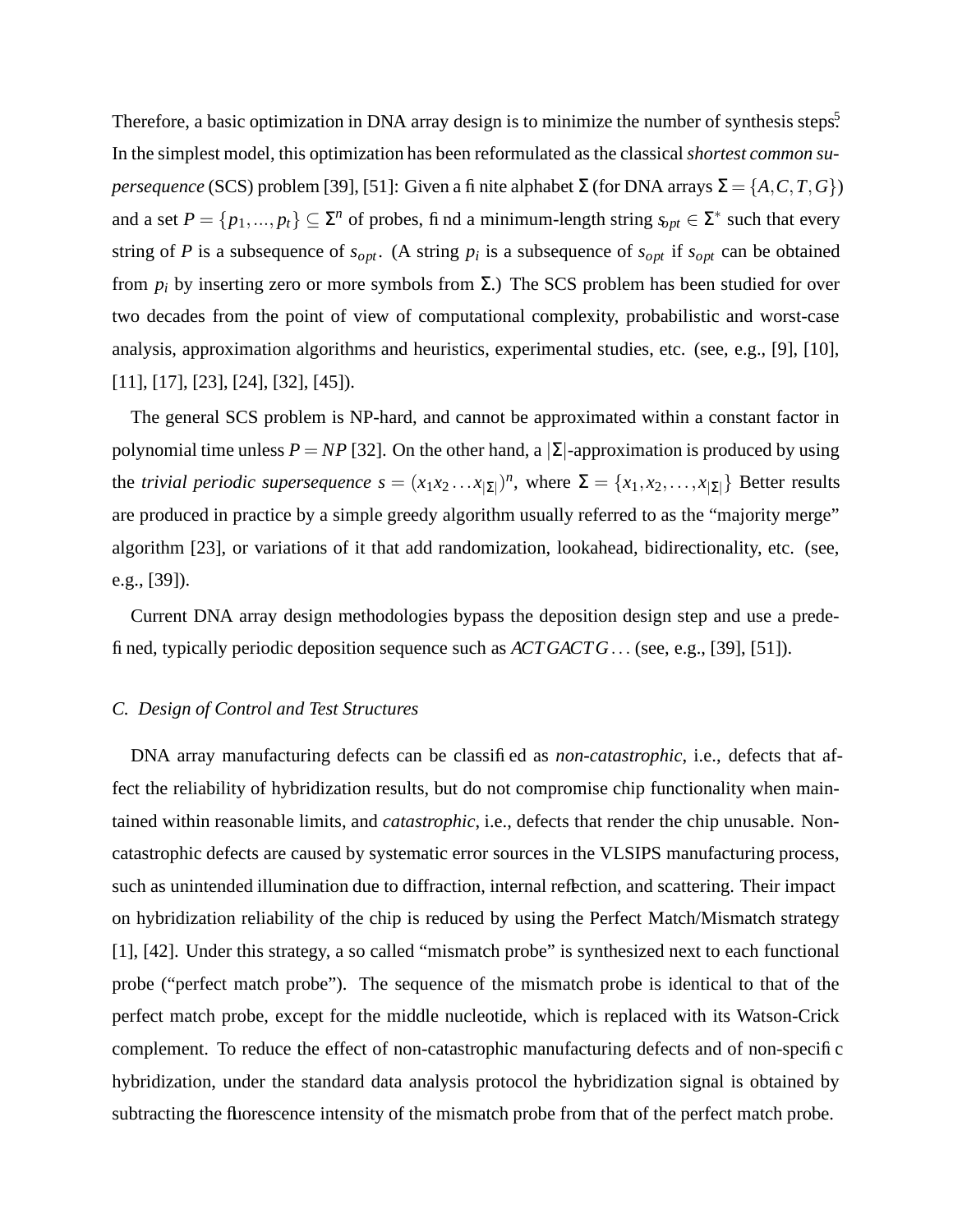<sup>6</sup> Catastrophic manufacturing defects affect a large fraction of the probes on the chip, and are typically caused by missing, out-of-order, or incomplete synthesis steps, wrong or misaligned masks, etc. These defects can be detected using test structures similar to built-in self-test (BIST) structures in VLSI design. A common approach is to synthesize a small set of test probes (sometimes referred to as *fidelity probes* [30]) on the chip and add their fluorescently labeled complements to the genomic sample that is hybridized to the chip. Multiple copies of each fidelity probe are deliberately manufactured at different locations on the chip using different sequences of synthesis steps. Lack of hybridization at some of the locations where fidelity probes are synthesized can be used not only to detect catastrophic manufacturing defects, but also to identify the erroneous manufacturing steps. Further results on test structure design for DNA chips include those in [6], [14], [47].

# *D. Physical Design*

Physical design for DNA arrays is equivalent to the physical design phase in VLSI design. It consists of two steps: *probe placement*, which is responsible for mapping selected probes onto locations on the chip, and *probe embedding*, which embeds each probe into the deposition sequence (i.e., determines synthesis steps for all nucleotides in the probe). The result of probe placement and embedding is the complete description of the reticles used to manufacture the array.

Under ideal manufacturing conditions, the functionality of a DNA array is not affected by the placement of the probes on the chip or by the probe synthesis schedules. In practice, since manufacturing process is prone to errors, probe locations and synthesisschedules affect to a great degree the hybridization sensitivity and ultimately the functionality of the DNA array. There are several types of synthesis errors that take place during array manufacturing. First, a probe may not loose its protective group when exposed to light, or the protective group may be lost but the nucleotide to be synthesized may not attach to the probe. Second, due to diffraction, internal reflection, and scattering, unintended illumination may occur at sites that are geometrically close to intentionally exposed regions. The first type of manufacturing errors can be effectively controlled by careful choice of manufacturing process parameters, e.g., by proper control of exposure times and by insertion of correction steps that irrevocably end synthesis of all probes that are unprotected at the end of a synthesis step [1]. Errors of the second type result in synthesis of unforeseen sequences in masked sites and can compromise interpretation of hybridization intensities. To reduce such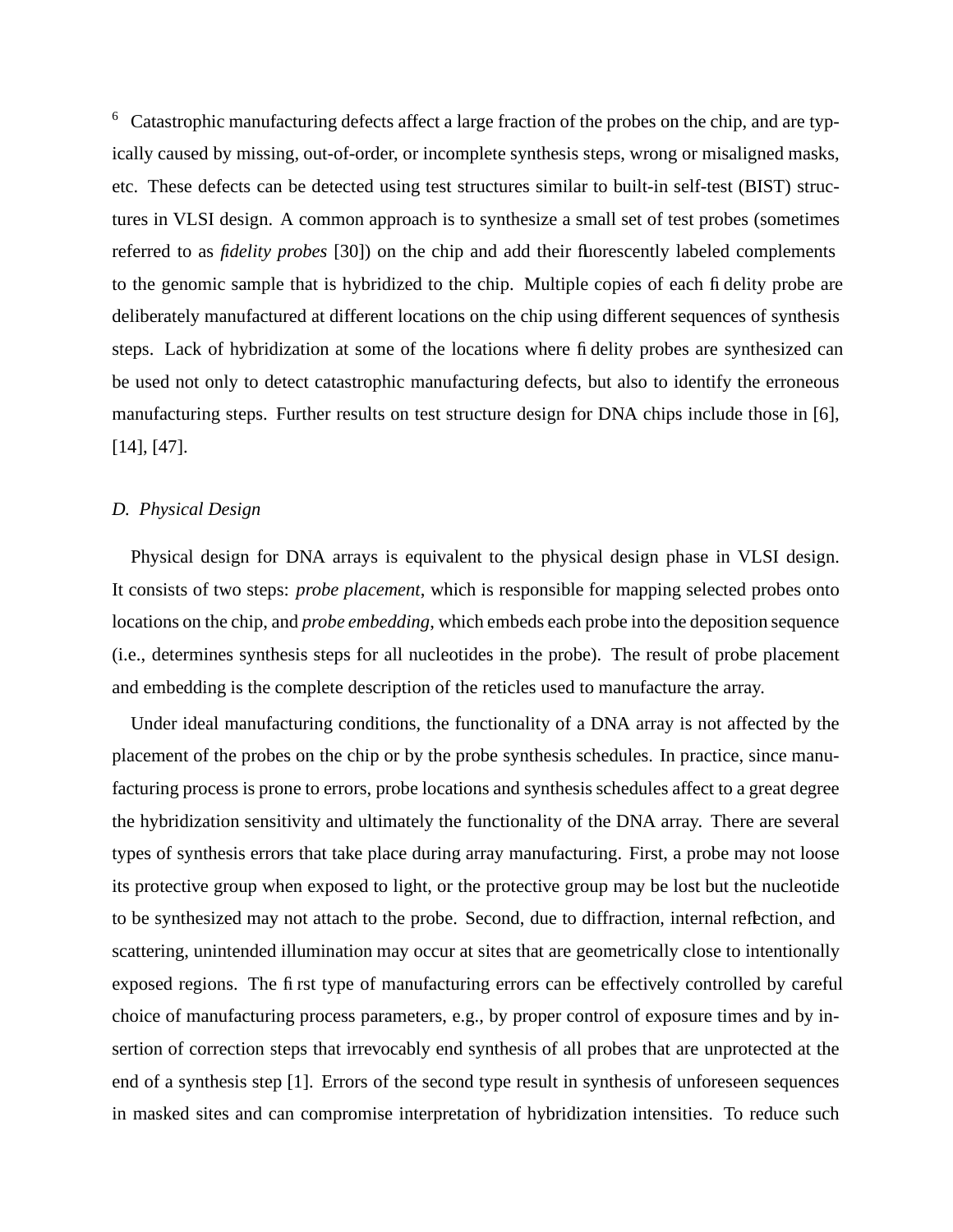

Fig. 1. 3-dimensional probe placement with 4 masks and  $S = ACTG$ . Total border length is 24 (7 on the *A* mask, 4 on the *C* mask, 6 on the *T* mask, and 7 on the *G* mask).

uncertainty, one can exploit the freedom available in assigning probes to array sites during placement and in choosing among multiple probe embeddings, when available. The objective of probe placement and embedding algorithms is therefore to minimize the sum of border lengths in all masks, which directly corresponds to the magnitude of the unintended illumination effects.<sup>2</sup> Reducing these effects improves the signal to noise ratio in image analysis after hybridization, and thus permits smaller array sites or more probes per array [31].<sup>3</sup>

Let  $M_1, M_2, \ldots, M_K$  denote the sequence of masks used in the synthesis of an array, and let  $e_i \in \{A, C, T, G\}$  be the nucleotide synthesized after exposing mask  $M_i$ . Every probe in the array must be a subsequence of the *nucleotide* deposition sequence  $S = e_1e_2...e_K$ . In case a probe corresponds to multiple subsequences of *S*, one such subsequence, or "embedding" of the probe into *S*, must be chosen as the synthesis schedule for the probe. Clearly, the geometry of the masks is uniquely determined by the placement of the probes on the array and the particular synthesis schedule used for each probe.

Formally, the border minimization problem is equivalent to finding a *three-dimensional placement* of the probes [34]: two dimensions represent the site array, and the third dimension represents the nucleotide deposition sequence *S* (see Figure 1). Each layer in the third dimension corresponds

 $2$ Compared to VLSI physical design, where multiple design metrics (including area, wirelength, timing, power consumption, etc.) must be optimized simultaneously, DNA array physical design is simpler in that it must optimize a single objective, namely total border length.

 $3$ Unfortunately, the lack of publicly available information about DNA array manufacturing yield makes it impossible to assign a concrete economic value to decreases in total border length.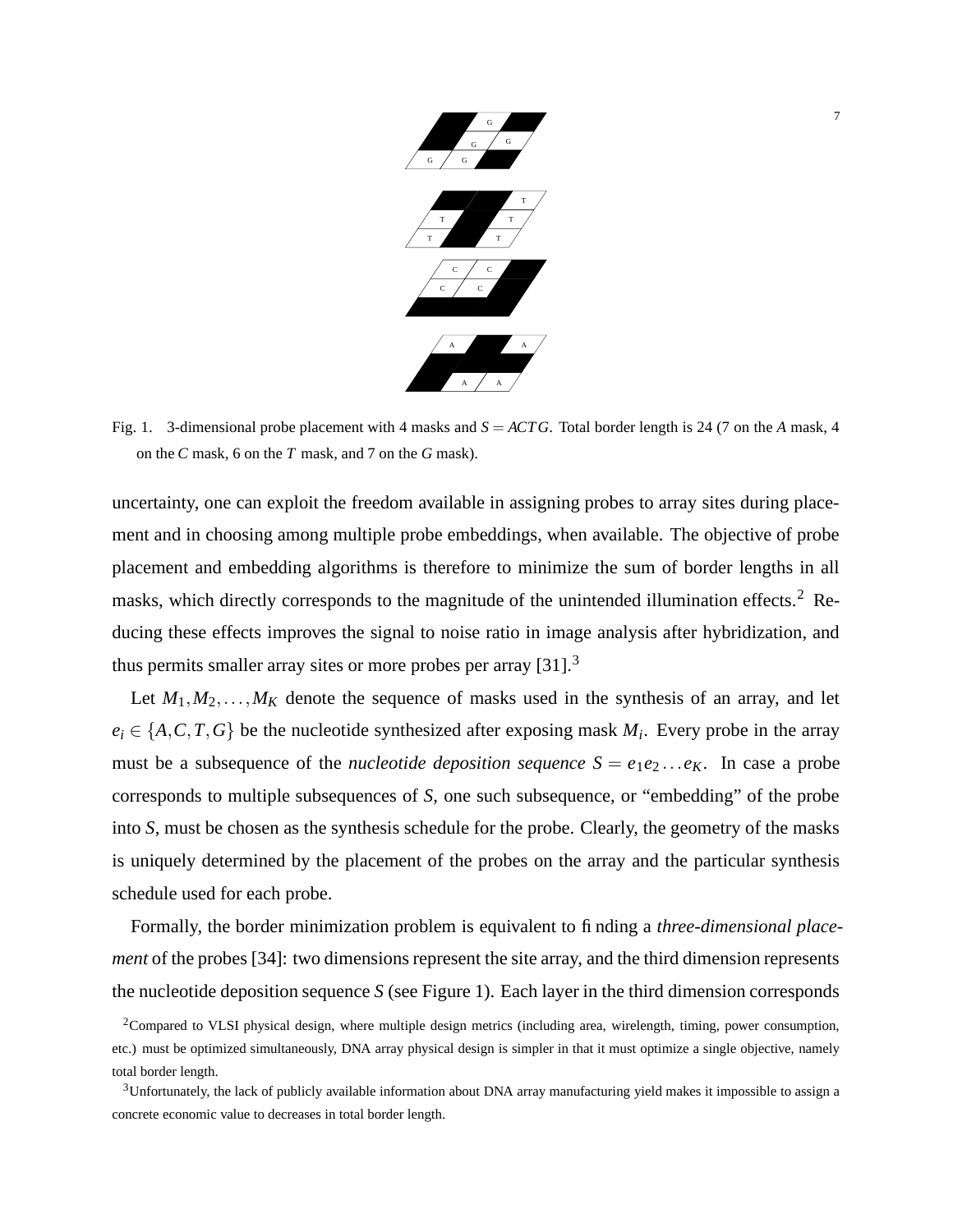8 to a mask that induces deposition of a particular nucleotide (*A*, *C*, *G*, or *T*); a probe is *embedded* within a "column" of this three-dimensional placement representation. Border length of a given mask is computed as the number of *conflicts*, i.e., pairs of adjacent exposed and masked sites in the mask. Given two adjacent embedded probes p and  $p'$ , the *conflict distance*  $d(p, p')$  is the number of conflicts between the corresponding columns. The total border length of a three-dimensional placement is the sum of conflict distances between adjacent probes, and the *border minimization problem (BMP)* seeks to minimize this quantity.

A special case is that of a *synchronous* synthesis regime, in which the nucleotide deposition sequence *S* is periodic, and the  $k^{th}$  period (*ACGT*) of *S* is used to synthesize a single (the  $k^{th}$ ) additional nucleotide in each probe. Since in this case the embedding of a probe is predefined, the problem reduces to finding a *two-dimensional placement* of the probes. The border-length contribution from two probes  $p$  and  $p'$  placed next to each other (in the synchronous synthesis regime) is simply twice the Hamming distance between them, i.e., twice the number of positions in which they differ.

#### D.1 Previous Work on Border Length Minimization

The border minimization problem was first considered for *uniform arrays* (i.e., arrays containing all possible probes of a given length) by Feldman and Pevzner [20], who proposed an optimal solution based on 2-dimensional Gray codes. Hannenhalli et al. [26] gave heuristics for the special case of synchronous synthesis. Their method is to order the probes in a traveling salesman problem (TSP) tour that heuristically minimizes the total Hamming distance between neighboring probes. The tour is then *threaded* into the two-dimensional array of sites, using a technique similar to one previously used in VLSI design [40]. For the same synchronous context, [34] suggested an *epitaxial*, or "seeded crystal growth", placement heuristic similar to heuristics explored in the VLSI circuit placement literature by [43], [48]. Very recently, [35], [38] proposed methods with near-linear runtime combining simple ordering-based heuristics for *initial placement*, such as lexicographic sorting followed by threading, with heuristics for *placement improvement*, such optimal reassignment of an "independent" set of probes [50] chosen from a sliding window [18], or a rowbased implementation of the epitaxial algorithm that speeds-up the computation by considering only a limited number of candidates when filling each array site.<sup>4</sup> Previous approaches can be

<sup>4</sup>The work of [35], [38] also extends probe placement algorithms to handle practical concerns such as pre-placed control probes, presence of polymorphic probes, unintended illumination between non-adjacent array sites, and position-dependent border conflict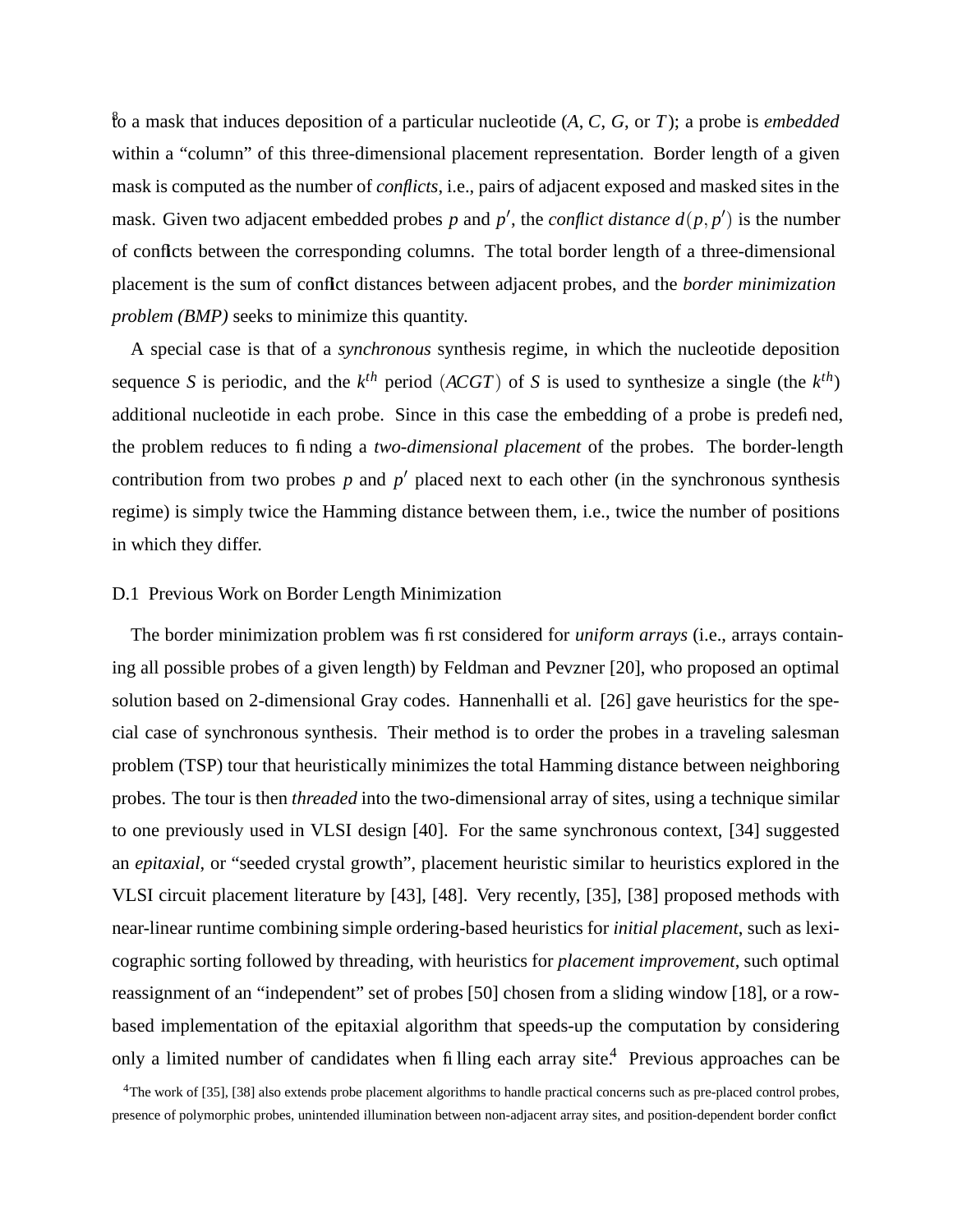

Fig. 2. (a) Periodic deposition sequence. (b) Synchronous embedding of the probes *AGTA* and *GTGA* gives 6 border conflicts (indicated by arrows). (c) "As soon as possible" asynchronous embedding of the probes *AGTA* and *GTGA* gives only 2 border conflicts.

summarized as follows:

1. **TSP+Threading [26]:** This algorithm computes a TSP tour in the complete graph with the probes as vertices and edge costs given by pairwise Hamming distances. The tour is then *threaded* into the two-dimensional array of sites using the 1-threading method described in [26].

2. **Row-Epitaxial [35], [38]:** An implementation of the epitaxial algorithm in [34], where the computation is sped up by (a) filling array sites in a predefined order (row by row), and (b) considering only a limited number of candidate probes when filling each array site. Unless otherwise specified, the number of candidates is bounded by 20000 in our experiments.

3. **Sliding-Window Matching (SWM) [35], [38]:** After an initial placement is obtained by 1 threading of the probes in lexicographic order, this algorithm iteratively improves the placement by selecting an "independent" set of probes from a sliding window and then optimally re-placing them using a minimum-weight perfect matching algorithm (cf. "row-ironing" [12]).

The general border minimization problem, which allows arbitrary, or *asynchronous* probe embeddings (see Figure 2(c)), was introduced by Kahng et al. [34]. They proposed a dynamic programming algorithm that embeds a given probe optimally with respect to fixed embeddings of the probe's neighbors. This algorithm is used as a building block for designing several algorithms that improve a placement by re-embedding probes, but without re-placing them. An important aspect of probe re-embedding is the probe processing order of re-embedding, i.e, the order that specifies when a probe gets re-embedded. Each of the following two algorithms uses the dynamic programming algorithm in [34] for optimal re-embedding of a probe with respect to the embeddings of its weights.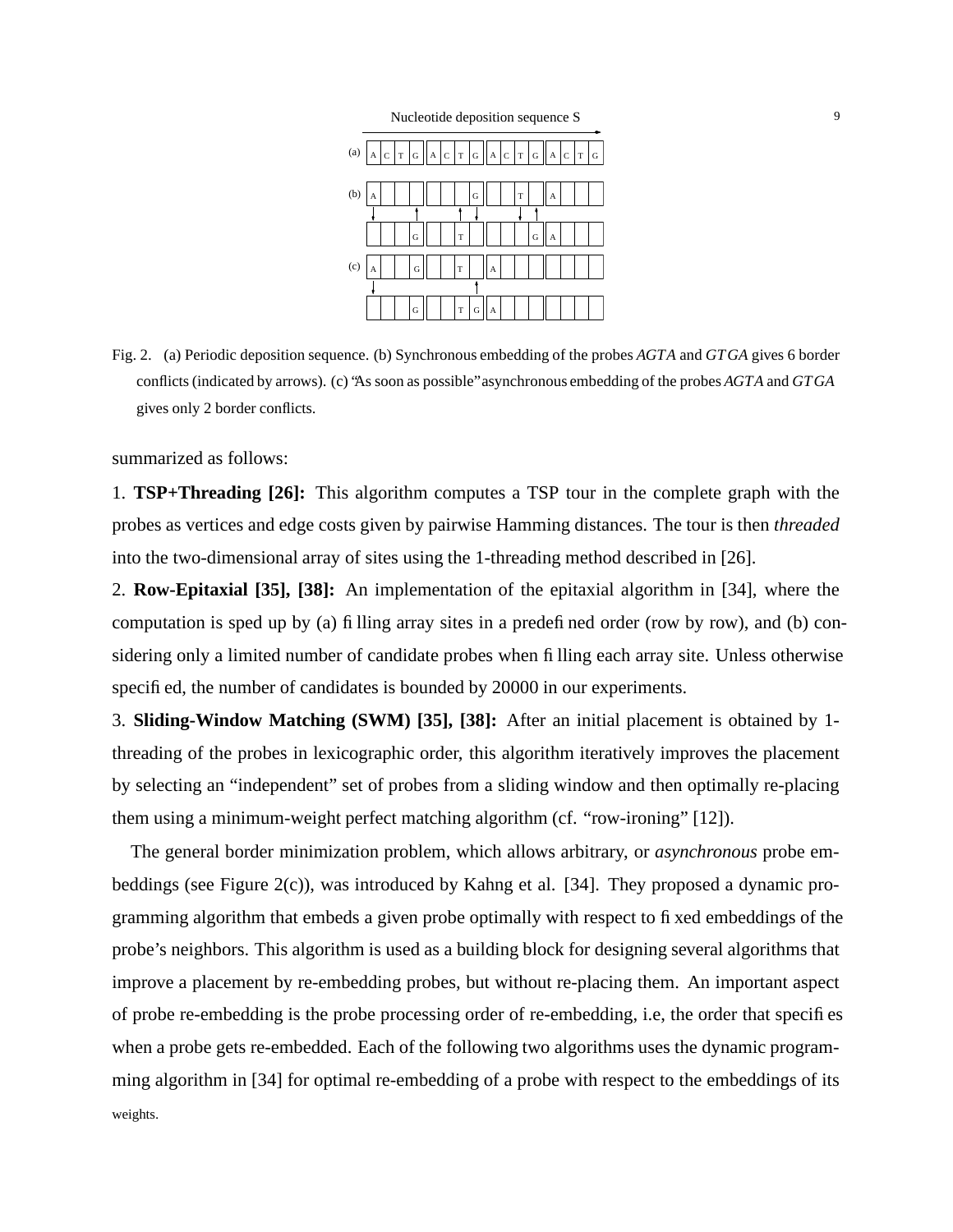<sup>10</sup>neighbors. They only differ in the processing order of probe re-embedding.

1. **Batched greedy [34]:** This algorithm optimally re-embeds a probe that gives the largest decrease in conflict cost, until no further decreases are possible. To improve the runtime, the greedy choices are made in phases, in a batched manner: in each phase the gains for all probes are computed, and then a maximal set of non-adjacent probes is selected for re-embedding by traversing the probes in non-increasing order of gain.

2. **Chessboard [34]:** In this method, the 2-dimensional placement grid is divided into "black" and "white" locations as in the chessboard (or checkerboard) grid of Akers [3]. The sites within each set represent a maximum independent set of locations. The Chessboard algorithm alternates between optimal re-embedding of probes placed in "black" (respectively "white") sites with respect to their neighbors (all of which are at opposite-color locations).

## III. PARTITION BASED PROBE PLACEMENT

In this section we propose a probe placement heuristic inspired from min-cut partitioning based placement algorithms for VLSI circuits. Recursive partitioning has been the basis of numerous successful VLSI placement algorithms [5], [12], [52] since it produces placements with acceptable wirelength within practical runtimes. The main goal of partitioning in VLSI is to divide a set of cells into two or four sets with minimum edge or hyperedge cut between these sets. The min-cut goal is typically achieved through the use of the Fiduccia-Mattheyses procedure [21], often in a multilevel framework [12]. Unfortunately, direct transfer of the recursive min-cut placement paradigm from VLSI to VLSIPS is blocked by the fact that the possible interactions between probes must be modeled by a complete graph and, furthermore, the border cost between two neighboring placed partitions can only be determined after the detailed placement step which finalizes probe placements at the border between the two partitions. In this section we describe a new *centroid-based quadrisection* method that applies the recursive partitioning paradigm to DNA probe placement.

Assume that at a certain depth of the recursive partitioning procedure, a probe set *R* is to be *quadrisectioned* into four partitions *R*1,*R*2,*R*<sup>3</sup> and *R*4. We would like to iteratively assign each probe  $p \in R$  to some partition  $R_i$  such that a minimum number of conflicts will result. <sup>5</sup> To ap-

<sup>5</sup>Observe that VLSI partitioning seeks to *maximize the number of nets contained within partitions* (equivalently, minimize cut nets) as it assigns cells to partitions. In contrast, DNA partitioning seeks to *minimize the expected number of conflicts within partitions* as it assigns cells to partitions, since this leads to overall conflict reduction.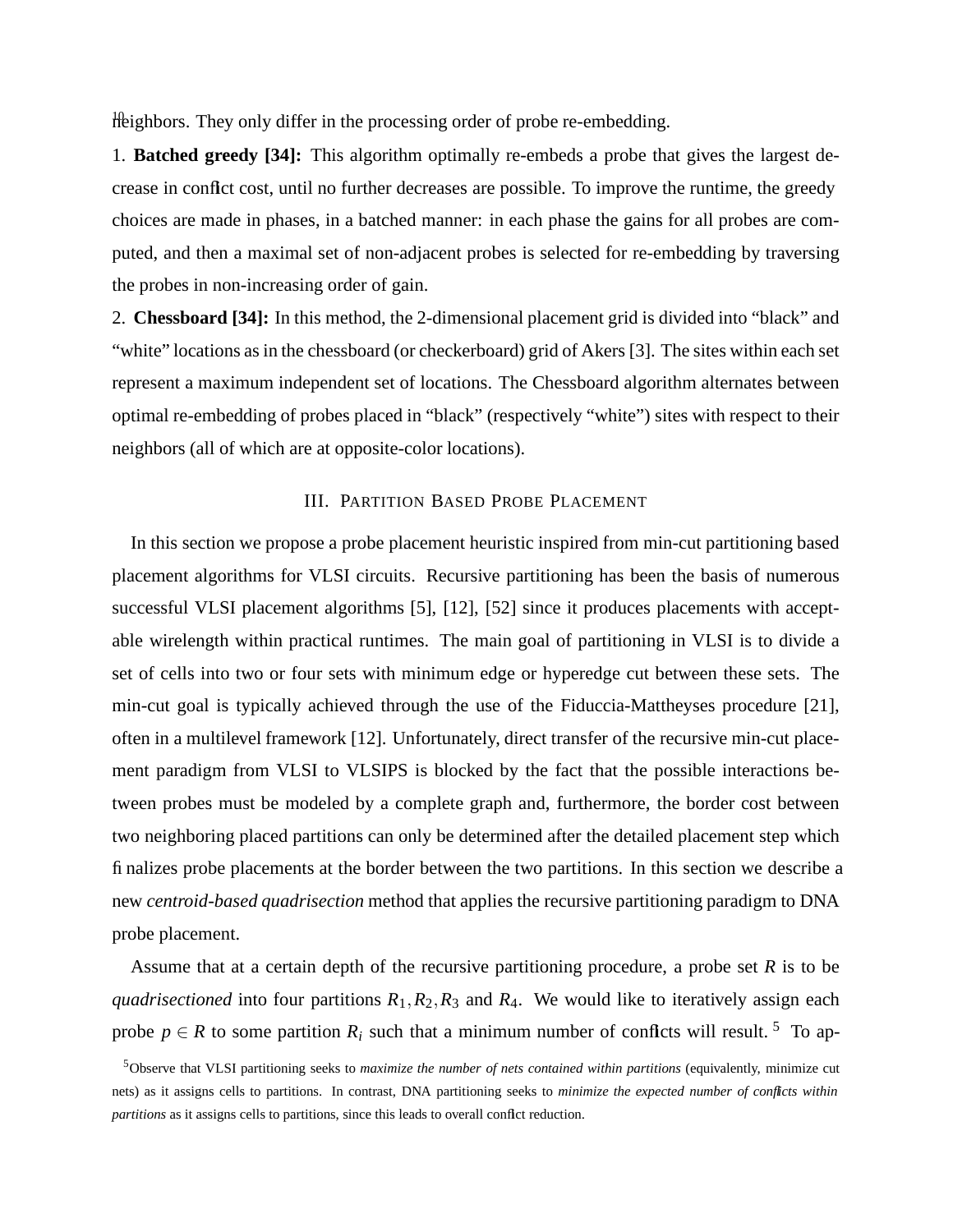<sup>11</sup> **Input:** Partition (set of probes) *R*

**Output:** Probes  $C_0$ ,  $C_1$ ,  $C_2$ ,  $C_3$  to be used as centroids for the 4 subpartitions

Randomly select probe *C*<sup>0</sup> in *R* Choose  $C_1 \in R$  maximizing  $d(C_1, C_0)$ Choose  $C_2 \in R$  maximizing  $d(C_2, C_0) + d(C_2, C_1)$ Choose *C*<sub>3</sub> ∈ *R* maximizing  $d(C_3, C_0) + d(C_3, C_1) + d(C_3, C_2)$ Return  $(C_0, C_1, C_2, C_3)$ 

Fig. 3. The *SelectCentroid()* procedure for selecting the centroid probes of subpartitions.

**Input:** Partition *R* and the neighboring partition  $R_n$ ; rectangular region consisting of columns  $c_{left}$  to  $c_{right}$  and rows *rtop* to *rbottom* **Output:** Probes in *R* are placed in row-epitaxial fashion Let  $Q = R \cup R_n$ *For*  $i = r_{top}$  to  $r_{bottom}$ *For*  $j = c_{left}$  to  $c_{right}$ Find probe  $q \in Q$  such that  $d(q, p_{i-1,j}) + d(q, p_{i,j-1})$  is minimum Let  $p_{i,j} = q$  $Q = Q \setminus q$ 

Fig. 4. The *Reptx()* procedure for placing a partition's probe set within the rectangular array of sites corresponding to the partition. As explained in the accompanying text, our implementation maintains the size of *Q* constant at  $|Q| = 20000$  through a *borrowing* heuristic.

proximately achieve this goal within practical runtimes, we propose to base the assignment on the number of conflicts between *p* and some *representative*, or *centroid*, probe  $C_i \in R_i$ . In our approach, for every partition *R* we select four centroids, one for each of the four new (sub-)partitions. To achieve balanced partitions, we heuristically find four probes in *R* that have maximum total distance among themselves, then use these as the centroids. This procedure, described in Figure 3, is reminiscent of the *k*-center approach to clustering studied by Alpert et al. [4], and of methods used in large-scale document classification [16].

After a given maximum partitioning depth *L* is reached, a final detailed placement step is needed to place each partition's probes within the partition's corresponding region on the chip. For this step, we use the row-epitaxial algorithm of [35], [38], which for completeness of exposition is replicated in Figure 4.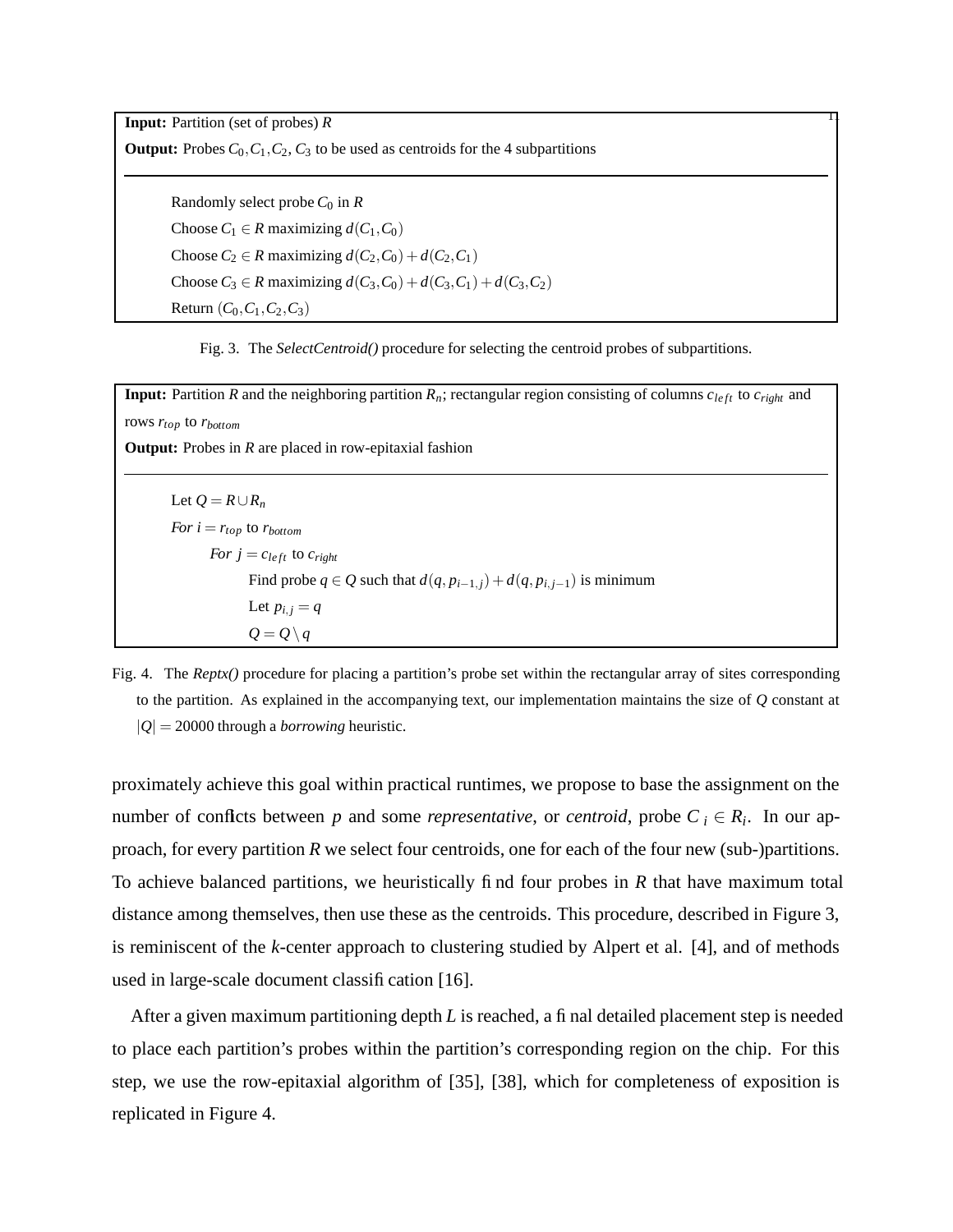**Input:** Chip size  $N \times N$ ; set R of DNA probes

**Output:** Probe placement which heuristically minimizes total conflicts

Let  $l = 0$  and let  $L =$  maximum recursion depth Let  $R^l_{1,1} = R$ *For*  $l = 0$  to  $L - 1$ *For*  $i = 1$  to  $2^l$ *For*  $j = 1$  to  $2^l$  $(C_0, C_1, C_2, C_3) \leftarrow SelectCentroid(R^l_{i,j})$  $R^{l+1}_{2i-1,2j-1} \leftarrow \{C_0\}; R^{l+1}_{2i-1,2j} \leftarrow \{C_1\}; R^{l+1}_{2i,2j-1} \leftarrow \{C_2\}; R^{l+1}_{2i,2j} \leftarrow \{C_3\}$ *For* each probe  $p \in R_{i,j}^l \setminus \{C_0, C_1, C_2, C_3\}$ Insert *p* into the yet-unfilled partition of  $R_{i,j}^l$  whose centroid has minimum distance to *p For*  $i = 1$  to  $2^L$ *For*  $j = 1$  to  $2^L$  $Reptx(R^{L}_{i,j}, R^{L}_{i,j+1})$ 

Fig. 5. Partitioning-based DNA probe placement heuristic.

The complete partitioning-based placement algorithm for DNA arrays is given in Figure 5. At a high level, our method resembles global-detailed approaches in the VLSI CAD literature [29], [46]. The algorithm recursively quadrisects every partition at a given level, assigning the probes so as to minimize distance to the centroids of subpartitions.<sup>6</sup> In the innermost of the three nested *for* loops of Figure 5, we apply a multi-start heuristic, trying  $r$  different random probes as seed  $C_0$  and using the result that minimizes total distance to the centroids. Once the maximum level *L* of the recursive partitioning is attained, detailed placement is executed via the row-epitaxial algorithm. Additional details and commentary are as follows.

• Within the innermost of the three nested *for* loops, our implementation actually performs, and benefits from, a *dynamic update* of the partition centroid whenever a probe is added into a given partition. Intuitively, this can lead to "elongated" rather than spheric clusters, but can also correct for unfortunate choices of the initial four centroids.<sup>7</sup>

• The straightforward implementation of *Reptx()*-based detailed placement within a given partition

<sup>6</sup>The variables *i* and *j* index the row and column of a given partition within the current level's array of partitions.

 $7$ Details of the dynamic centroid update, reflecting an efficient implementation, are as follows. The "pseudo-nucleotide" at each position t (e.g.,  $t = 1, ..., 25$  for probes of length 25) of the centroid  $C_i$  can be represented as  $C_i[t] = \bigcup_{i} \frac{N_{s,i}}{N_i} \cdot s$ , where  $N_i$  is the current number of probes in the partition  $R_i$  and  $N_{s,t}$  is the number of probes in the partition having the nucleotide  $s \in \{A, T, C, G\}$  in *t*-th position. The Hamming distance between a probe *p* and  $C_i$  is  $d(p, C_i) = \frac{1}{N_i} \sum_{t} \sum_{s \neq p[t]} N_{s,t}$ .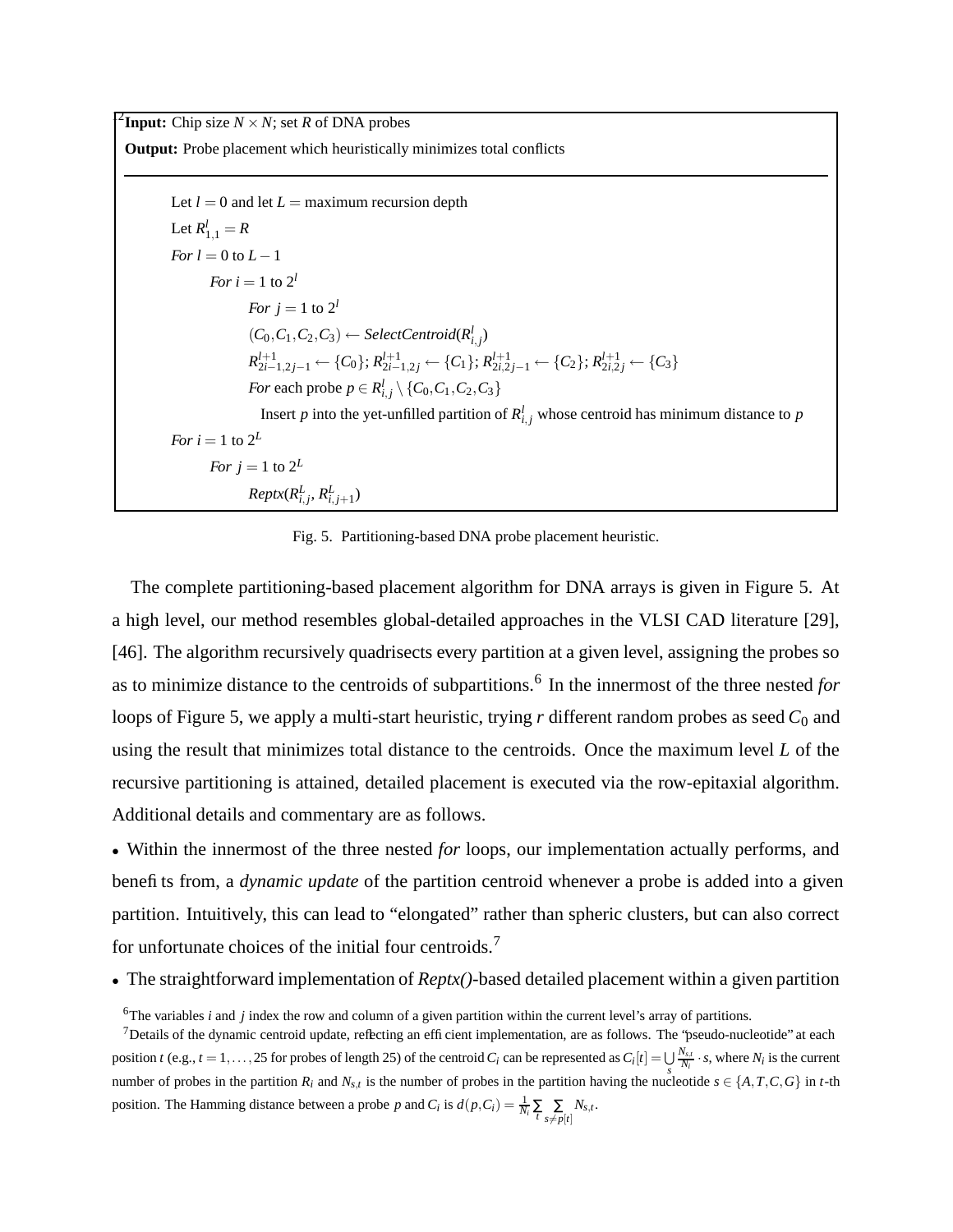will treat the last locations within a region "unfairly", e.g., only one candidate probe will remain available for placing in a region's last location. To ensure that a uniform number of canidate probes for every position, our implementation permits "borrowing" probes from the next region in the *Reptx()* procedure. For every position of a region other than the last, we select the best probe from among at most *m* probes, where *m* is a pre-determined constant, in the current region *and the next*. (Except as noted, we set *m* to 20000 for all of our experiments.) Our *Reptx()* implementation is also "border-aware", that is, it takes into account Hamming distances to the placed probes in adjacent regions.

## *A. Empirical Evaluation of Partitioning-Based Probe Placement*

In this section we compare our partitioning-based probe placement heuristic with the TSP 1 threading heuristic of [26] (TSP+1Thr), the Row-Epitaxial and sliding-window matching (SWM) heuristics of [35], and a simulated annealing algorithm  $(SA)$ .<sup>8</sup> We used an upper bound of 20000 on the number of candidate probes in Row-Epitaxial, and  $6 \times 6$  windows with overlap 3 for SWM. The SA algorithm starts by sorting the probes and threading them onto the chip. It then slides a square window over the chip in the same way as the SWM algorithm. For every window position, SA picks 2 random probes in the window and swaps them with probability 1 if the swap improves total border cost. If the swap increases border cost by  $\delta$ , the swap is performed only with probability  $e^{-\delta/T}$ , where *T* is the current temperature. After experimenting with various SA parameters, we chose to run SA with  $6 \times 6$  windows with overlap of 3, with  $6^3$  iterations performed for every window position.

Table I gives the results produced by the TSP+1Thr, Row-Epitaxial, SWM, and SA heuristics on random instances with chip sizes between 100 and 500 and probe length equal to 25. Among the four heuristics, Row-Epitaxial is the algorithm with highest solution quality (i.e., lowest border cost), while SWM is the fastest, offering competitive solution quality with much less runtime. SA takes the largest amount of time, and also gives the worse solution quality. Although it may be possible to improve SA convergence speed by extensive fine-tuning of its various parameters, we expect that SA results will always remain dominated by those of the other heuristics. Additional

<sup>&</sup>lt;sup>8</sup>All experiments reported in this paper were performed on test cases obtained by generating each probe candidate uniformly at random. The probe length was set to 25, which is the typical value for commercial arrays [1]. Unless otherwise noted, we used the canonical periodic deposition sequence, (*ACTG*) 25 . All reported runtimes are for a 2.4 GHz Intel Xeon server with 2GB of RAM running under Linux.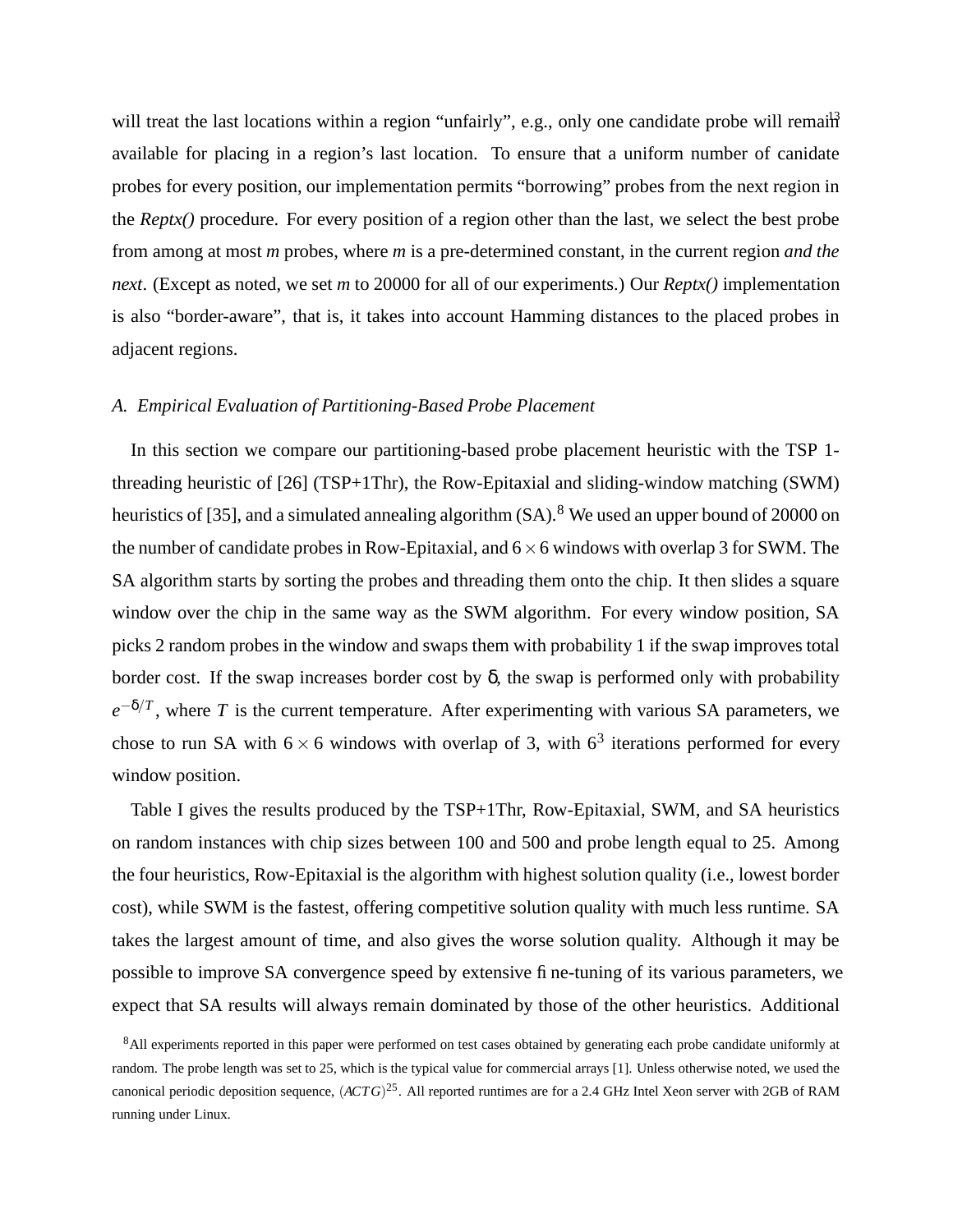<sup>14</sup>insight into the relative quality of various heuristics can be gained by considering the border cost normalized by the number of pairs of adjacent array sites, i.e., the *average* number of conflicts per pair of adjacent sites. Interestingly, for all algorithms except SA this number decreases with increasing chip size. This can be attributed to the greater freedom of choice available when placing a higher number of probes, which all algorithms except SA seem able to exploit.

Tables II and II give results obtained by our new recursive partitioning method (RPART) with recursion depth  $L = 2$  and number of restarts *r* varying between 1 and 1000. The results in Tables II show that increasing the number of restarts gives a small improvement in border cost at the expense of increased runtime. Table III presents results obtained by RPART when run with  $r = 10$  for recursion depth *L* varying between 1 and 3. Comparing to the results produced by Row-Epitaxial, the best heuristic from Table I, we find that recursive partitioning based placement achieves on the average similar or better results with improved runtime.

We next discuss in more detail the runtime of RPART, which is somehow unusual for a recursive partitioning algorithm in that it may get smaller with an increase in recursion depth. Let the number of probes in a chip be *n*. The two main contributors to RPART runtime are the recursive partioning phase, whereby the probes are divided into smaller and smaller partition regions, and the detailed placement step which is achieved by running Row-Epitaxial within each partition region (with borrowing from next region when needed). Since executing the procedure *SelectCentroid()* and distributing all the probes in a partition region to its four sub-regions takes time proportional to the number of probes in a region, the total runtime for each recursion depth is  $O(n)$ , and the overall runtime for the recursive partitioning phase is  $O(Ln)$ . Clearly, this component of the runtime increases linearly with the recursion depth. On the other hand, in our implementation of RPART, the Row-Epitaxial algorithm used in detailed placement considers at most min $\{m, 2n/4^L\}$ candidate probes for placement at any given position (*m* = 20000 is a pre-determined upper-bound which we impose based on the empirical results in [35], and  $2n/4^L$  is a bound that follows from the fact that we never consider candidates from more than two consecutive lowest-level partition regions). Thus, the total time needed by the detailed placement step is  $O(n \min\{m, 2n/4^L\})$ , which will decrease with increasing *L* once *L* exceeds  $log_4(2n/m)$ . This explains why the overall RPART runtime in Table III decreases with increasing *L*, and also explains why solution quality may slightly degrade with increasing *L* due to the reduced number of probe candidates considered by Row-Epitaxial for each chip location.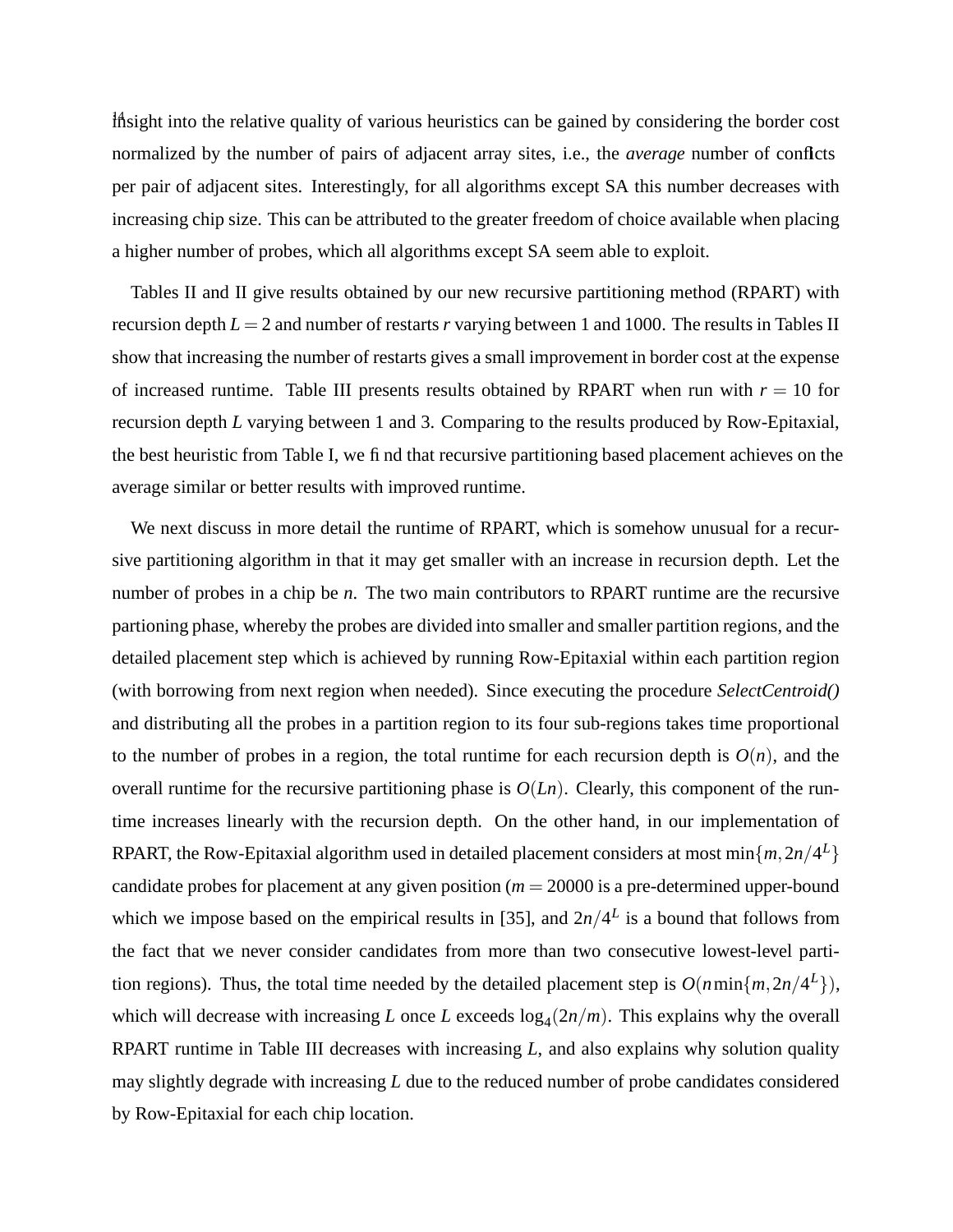| Chip | Lower Bound |            |               | $TSP+1Thr$ |                      |            |                      | Row-Epitaxial |                          |     |                     | <b>SWM</b> |                          |                |             | SА   |                      |                   |
|------|-------------|------------|---------------|------------|----------------------|------------|----------------------|---------------|--------------------------|-----|---------------------|------------|--------------------------|----------------|-------------|------|----------------------|-------------------|
| Size |             | Cost Norm. |               |            | Cost Norm. $Gap(\%)$ | <b>CPU</b> |                      |               | Cost Norm. $Gap(\%)$ CPU |     |                     |            | Cost Norm. $Gap(\%)$ CPU |                |             |      | Cost Norm. $Gap(\%)$ | <b>CPU</b>        |
| 100  | 410019      | 20.7       | 554849        | 28.0       | 35.3                 | 113        | 502314               | 25.4          | 22.5                     | 108 | 605497              | 30.6       | 47.7                     | $\overline{2}$ | 583926      | 29.8 | 42.4%                | 20769             |
|      | 200 1512014 |            | 19.0 2140903  | 26.9       | 41.6                 | 1901       | 1913796              | 24.0          |                          |     | 26.6 1151 2360540   | 29.7       | 56.1                     |                | 8 2418372   | 30.4 |                      | 59.9% 55658       |
|      | 300 3233861 | 18.0       | 4667882       | 26.0       | 44.3                 | 12028      | 4184018              | 24.0          |                          |     | 29.4 3671 5192839   | 28.9       | 60.6                     | 19             | 5502544     |      |                      | 30.7 70.2% 103668 |
|      | 500 8459958 |            | 17.0 12702474 | 25.5       |                      |            | 50.1 109648 11182346 | - 22.4        |                          |     | 32.2 10630 13748334 | 27.6       | 62.5                     |                | 50 15427304 |      |                      | 30.9 82.5% 212390 |

#### TABLE I

TOTAL BORDER COST, NORMALIZED BORDER COST, GAP FROM THE SYNCHRONOUS PLACEMENT LOWER-BOUND IN [34],AND CPU SECONDS (AVERAGES OVER 10 RANDOM INSTANCES) FOR THE TSP HEURISTIC OF [26] (TSP+1THR), THE ROW-EPITAXIAL (ROW-EPITAXIAL) AND SLIDING-WINDOW MATCHING (SWM) HEURISTICS OF [35], AND THE SIMULATED ANNEALING ALGORITHM (SA).

| Chip              |        |                | RPART $r = 1$ $L = 2$ RPART $r = 10$ $L = 2$ RPART $r = 100$ $L = 2$ RPART $r = 1000$ $L = 2$ |  |  |                |        |                |          |
|-------------------|--------|----------------|-----------------------------------------------------------------------------------------------|--|--|----------------|--------|----------------|----------|
| Size              |        | Cost Norm. CPU | Cost Norm. CPU                                                                                |  |  | Cost Norm. CPU |        | Cost Norm. CPU |          |
| 100               | 492054 |                | 24.9 22 491840 24.8 24 491496 24.8 47                                                         |  |  |                | 490809 |                | 24.8 238 |
| 200 <sup>-1</sup> |        |                | 1865972 23.4 276 1865337 23.4 283 1864982 23.4 394 1864017 23.4 1064                          |  |  |                |        |                |          |
| 300 l             |        |                | 4075214 22.7 1501 4074962 22.7 1527 4073135 22.7 1769 4071344 22.7 4231                       |  |  |                |        |                |          |
|                   |        |                | 500   11063382 22.2 9531   11052738 22.1 9678   11042812 22.1 13158   11039731 22.1 17014     |  |  |                |        |                |          |

#### TABLE II

TOTAL/NORMALIZED BORDER COST AND CPU SECONDS (AVERAGES OVER 10 RANDOM INSTANCES) FOR THE RECURSIVE PARTITIONING ALGORITHM WITH RECURSION DEPTH *L* = 2 AND NUMBER OF RESTARTS *r* VARYING FROM 1 TO 1000.

| Chip             | Lower Bound |            |               |      | RPART $r = 10 L = 1$     |                 |                          |      | RPART $r = 10 L = 2$     |                 |                   |      | RPART $r = 10 L = 3$  |           |
|------------------|-------------|------------|---------------|------|--------------------------|-----------------|--------------------------|------|--------------------------|-----------------|-------------------|------|-----------------------|-----------|
| <b>Size</b>      |             | Cost Norm. |               |      | Cost Norm. $Gap(\%)$ CPU |                 |                          |      | Cost Norm. $Gap(\%)$ CPU |                 |                   |      | Cost Norm. Gap(%) CPU |           |
| 100 <sup> </sup> | 410019      | 20.7       | 475990        | 24.0 | 16.1                     | 69 <sup>1</sup> | 491840                   | 24.8 |                          | $20.0 \quad 24$ | 504579            | 25.5 | 23.1                  | 10        |
|                  | 20011512014 | 19.0       | 1813105       | 22.8 | 19.9                     | 992             | 1865337 23.4             |      |                          |                 | 23.4 283 1922951  | 24.2 | 27.2                  | -81 I     |
|                  | 300 3233861 | 18.0       | 4135728       | 23.8 |                          | 27.9 3529       | 4074962 22.7             |      |                          |                 | 26.0 1527 4175146 | 24.0 |                       | 29.1 240  |
|                  | 500 8459958 |            | 17.0 11283631 |      |                          |                 | 22.6 33.4 10591 11052738 | 22.1 |                          |                 | 30.6 9678 1134960 | 22.3 |                       | 31.6 3321 |

#### TABLE III

TOTAL BORDER COST, NORMALIZED BORDER COST, GAP FROM THE SYNCHRONOUS PLACEMENT LOWER-BOUND IN [34], AND CPU SECONDS (AVERAGES OVER 10 RANDOM INSTANCES) FOR THE RECURSIVE

PARTITIONING ALGORITHM WITH RECURSION DEPTH VARYING BETWEEN 1 AND 3.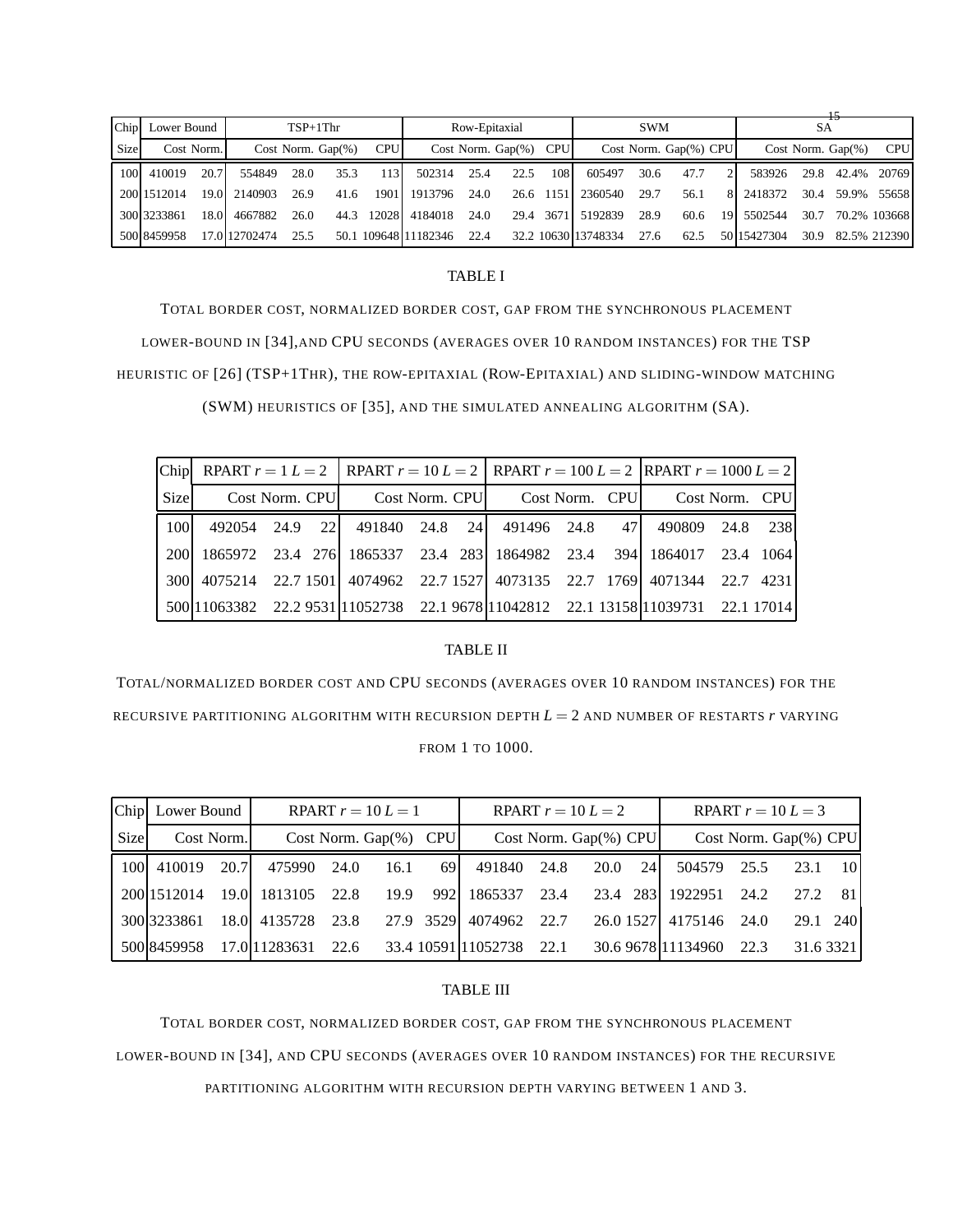| $\frac{16}{\text{Chip}}$ | Lower Bound  |            | <b>Batched Greedy</b> |      |                       |    | Chessboard        |      |                          |    | Sequential         |      |                       |           |
|--------------------------|--------------|------------|-----------------------|------|-----------------------|----|-------------------|------|--------------------------|----|--------------------|------|-----------------------|-----------|
| <b>Size</b>              |              | Cost Norm. |                       |      | Cost Norm. Gap(%) CPU |    |                   |      | Cost Norm. $Gap(\%)$ CPU |    |                    |      | Cost Norm. Gap(%) CPU |           |
| 100                      | 364953       | 18.4       | 458746                | 23.2 | 25.7                  | 40 | 439768            | 22.2 | 20.5                     | 54 | 437536             | 22.1 | 19.9                  | 64        |
|                          | 200 1425784  | 17.9       | 1800765               | 22.6 | 26.3 154              |    | 1723773           | 21.7 |                          |    | 20.9 221 1715275   | 21.5 |                       | 20.3 266  |
|                          | 300 3130 158 | 17.4       | 3965910               | 22.1 | 26.7 357              |    | 3803142           | 21.2 |                          |    | 21.5 522 3773730   | 21.0 |                       | 20.6 577  |
|                          | 500 8590793  |            | 17.2 10918898         | 21.9 |                       |    | 27.1 943 10429223 | 20.9 |                          |    | 21.4 1423 10382620 | 20.8 |                       | 20.9 1535 |

#### TABLE IV

TOTAL BORDER COST, NORMALIZED BORDER COST, GAP FROM THE ASYNCHRONOUS POST-PLACEMENT LOWER-BOUND IN [34], AND CPU SECONDS (AVERAGES OVER 10 RANDOM INSTANCES) FOR THE BATCHED GREEDY, CHESSBOARD, AND SEQUENTIAL IN-PLACE RE-EMBEDDING ALGORITHMS.

## *B. Comparison of Complete Probe Placement and Embedding Flows*

In addition to the partitioning-based placement algorithm, we propose a new algorithm that performs optimal re-embedding of probes in a sequential row-by-row fashion. We believe that a main shortcoming of Batched Greedy and Chessboard (described in Section II-D.1) is that these methods always re-embed an *independent* set of sites on the DNA chip. Dropping this requirement permits faster propagation of the effects of any re-embedding decision.

Table IV compares the new probe embedding algorithm with Batched Greedy and Chessboard on random instances with chip sizes between 100 and 500 and probe length 25 for which the twodimensional placements were obtained using TSP+1-threading. All algorithms are stopped when the improvement cost achieved in one iteration over the whole chip drops below 0.1% of the total cost. The results show that re-embedding of the probes in a sequential row-by-row order leads to reduced border cost with similar runtime compared to previous methods.

In another series of experiments, we ran complete placement and embedding flows obtained by combining each of the five two-dimensional placement algorithms evaluated in Section III-A with the sequential in-place re-embedding algorithm. Results are given in Tables V-VI. Again, SA and TSP+1Thr are dominated by both REPTX and SWM in both conflict cost and running time. REPTX produces less conflicts than SWM but SWM is considerably faster. Recursive partitioning consistently outperforms the best previous flow (row-epitaxial + sequential re-embedding) – by an average of 4.0% – with similar or lower runtime.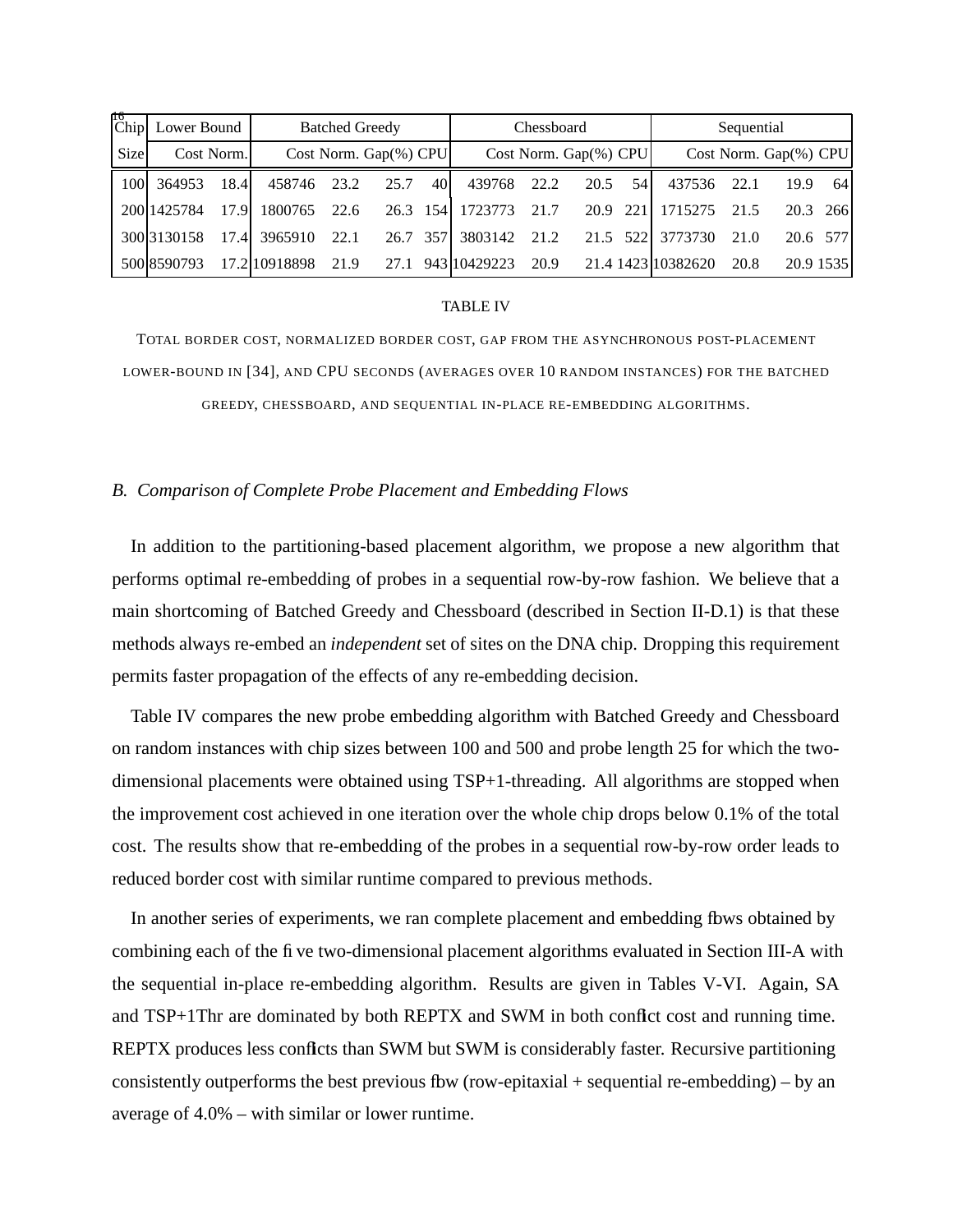|      | Chip Lower Bound |            |           | $TSP+1Thr$ |                      |            |                   | Row-Epitaxial |                          |         |                   | <b>SWM</b> |                          |        |                 | SА   |                      |             |
|------|------------------|------------|-----------|------------|----------------------|------------|-------------------|---------------|--------------------------|---------|-------------------|------------|--------------------------|--------|-----------------|------|----------------------|-------------|
| Size |                  | Cost Norm. |           |            | Cost Norm. $Gap(\%)$ | <b>CPU</b> |                   |               | Cost Norm. $Gap(\%)$ CPU |         |                   |            | Cost Norm. $Gap(\%)$ CPU |        |                 |      | Cost Norm. $Gap(\%)$ | <b>CPU</b>  |
|      | 100 220497       | 11.11      | 439829    | 22.2       | 99.5                 | 1131       | 415227            | 21.0          | 88.3                     | 161     | 440648            | 22.3       | 99.8                     | 931    | 457752          | 23.1 |                      | 107.6 11713 |
|      | 200 798708       | 10.0       | 1723352   | 21.7       | 115.8                |            | 1901 1608382      | 20.2          | 101.4                    | 1368    | 1721633           | 21.6       | 115.6 380                |        | 1844344         | 23.2 | 130.9                | 42679       |
| 300  |                  |            | 3801765   | 21.2.      |                      |            | $-$ 12028 3529745 | 20.3          |                          | $-3861$ | 3801479           | 21.2       |                          | $-861$ | 4155240         | 23.2 |                      | $-101253$   |
| 500  |                  |            | -10426237 | 20.9       |                      |            | $-109648$ 9463941 | 19.0          |                          |         | $-12044110161979$ | 20.4       |                          |        | $-223911574482$ | 23.2 |                      | $-222376$   |

#### TABLE V

TOTAL BORDER COST, NORMALIZED BORDER COST, GAP FROM THE ASYNCHRONOUS PRE-PLACEMENT LOWER-BOUND IN [34], AND CPU SECONDS (AVERAGES OVER 10 RANDOM INSTANCES) FOR THE TSP HEURISTIC OF [26] (TSP+1THR), THE ROW-EPITAXIAL (ROW-EPITAXIAL) AND SLIDING-WINDOW MATCHING (SWM) HEURISTICS OF [35], AND THE SIMULATED ANNEALING ALGORITHM (SA).

|             | Chip Lower Bound |            |              |      | RPART $r = 10 L = 1$     |                         |      | RPART $r = 10 L = 2$     |                 |                       |       | RPART $r = 10 L = 3$  |                 |
|-------------|------------------|------------|--------------|------|--------------------------|-------------------------|------|--------------------------|-----------------|-----------------------|-------|-----------------------|-----------------|
| <b>Size</b> |                  | Cost Norm. |              |      | Cost Norm. $Gap(\%)$ CPU |                         |      | Cost Norm. $Gap(\%)$ CPU |                 |                       |       | Cost Norm. Gap(%) CPU |                 |
|             | 100 220497       |            | 11.1 393218  | 19.9 | 78.3                     | 123 399312              | 20.2 | 81.1                     |                 | 44 410608             | 20.7  | 86.2                  | $\overline{10}$ |
|             | 200 798708       |            | 10.0 1524803 | 19.2 |                          | 90.9 1204 1545 825 19.4 |      | 93.5                     |                 | 365 1573096           | -19.8 |                       | 97.0 101        |
| 300         | $\frac{1}{2}$    |            | $-3493552$   | 20.1 |                          | $-37423413316$ 19.6     |      |                          |                 | $-$ 1951 3434964 19.7 |       | $-527$                |                 |
| 500         |                  |            | $-9546351$   | 19.1 |                          | $-112369355231$         | 18.8 |                          | $-104179307510$ |                       | 18.7  | $-3689$               |                 |

#### TABLE VI

TOTAL BORDER COST, NORMALIZED BORDER COST, GAP FROM THE ASYNCHRONOUS PRE-PLACEMENT LOWER-BOUND IN [34], AND CPU SECONDS (AVERAGES OVER 10 RANDOM INSTANCES) FOR THE RECURSIVE PARTITIONING ALGORITHM FOLLOWED BY SEQUENTIAL IN-PLACE RE-EMBEDDING.

## IV. FLOW ENHANCEMENTS

The current DNA-array design flow can be significantly improved by introducing flow-aware problem formulations, adding feedback loops between optimization steps, and/or integrating multiple optimizations. These enhancements, which are represented schematically in Figure 6 by the dashed arcs, are similar to fbw enhancements that have proved very effective in the VLSI design context [19], [49].

In this paper we concentrate on two such enhancements, both aiming at further reductions in total border length. The first enhancement is a tighter integration between probe placement and embedding; this enhancement is discussed in Section IV-B. The second enhancement is the inte-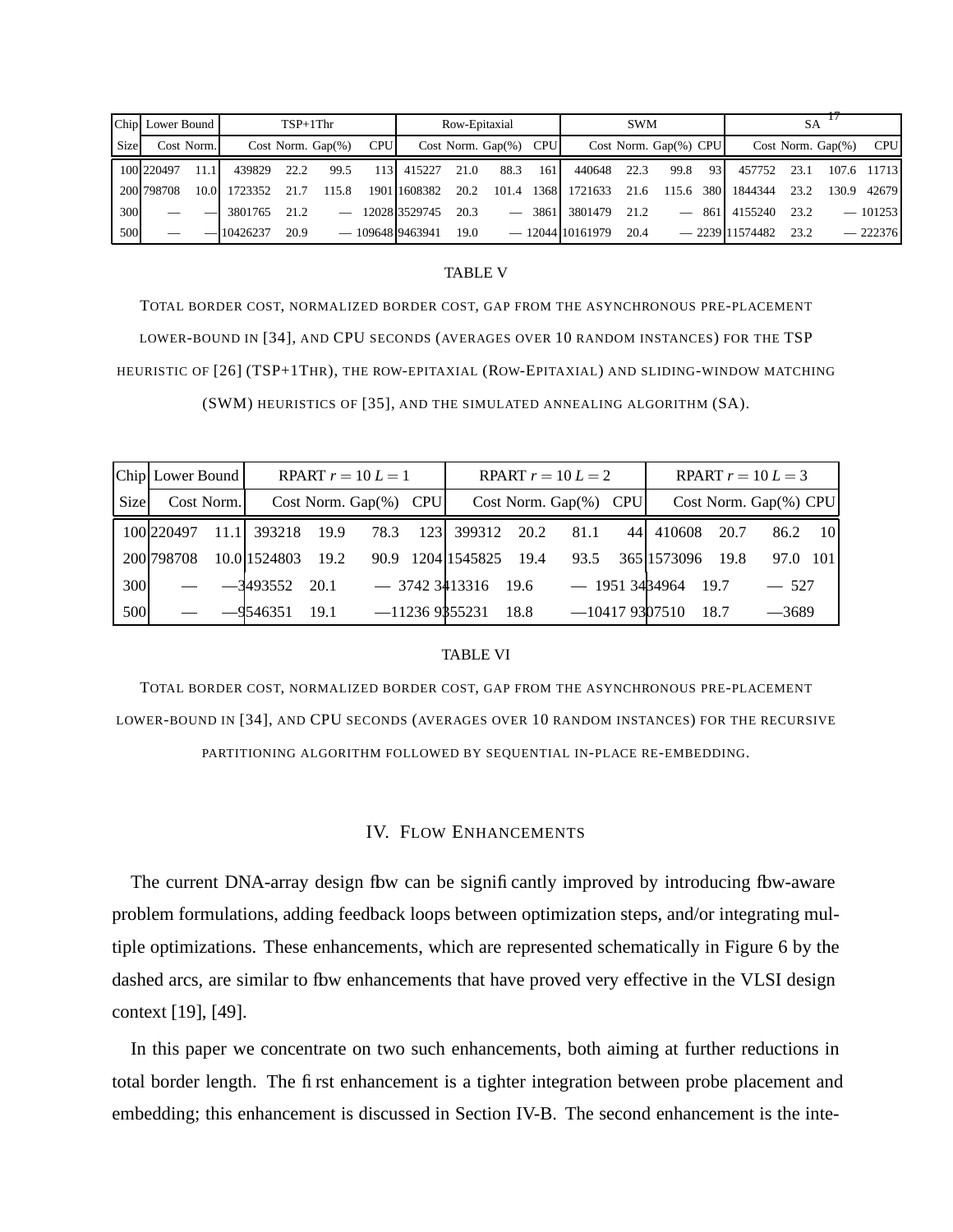

Fig. 6. A typical DNA array design flow with solid arcs and proposed enhancements represented by dashed arcs.

gration between physical design and probe selection, which is achieved by passing the entire pools of candidates available for each probe to the physical design step. As shown in Section IV-C, this enhancement enables significant improvements (up to 15%) in border length compared to best previous fbws  $[35]$ ,  $[38]$ .

Other feedback loops and integrated optimizations are possible but are not explored in this paper. Faster and more targeted probe selection may be achievable by adding a feedback loop to provide updated selection rules and parameters to the probe selection step. Integrating deposition sequence design with probe selection may lead to further reductions in the number of masks by exploiting the freedom available in choosing the candidates for each probe.

## *A. Problem Formulation for Integrated Probe Selection and Physical Design*

To integrate probe selection and physical design, we pass the entire pools of candidates for each probe to the physical design step (Figure 6). As discussed in Section II-A, all probe candidates are selected so that they have similar hybridization properties (e.g., melting temperatures), and can thus be used interchangeably. The availability of multiple probe candidates gives additional freedom during placement and embedding, and may potentially reduce final border cost. DNA array physical design with probe pools is captured by the following problem formulation:<sup>9</sup>

## **Integrated DNA Array Design Problem**

## **Given:**

• Pools of candidates  $P_i = \{p_{ij} \mid j = 1, ..., l_i\}$  for each probe  $i = 1, ..., N^2$ , where  $N \times N$  is the size of array

• The number of masks *K*

# **Find:**

1. Probes  $p_{ij} \in P_i$  for every  $i = 1, ..., N^2$ ,

 $9$ This formulation also integrates deposition sequence design. For simplicity, we leave out design of control and test sequences.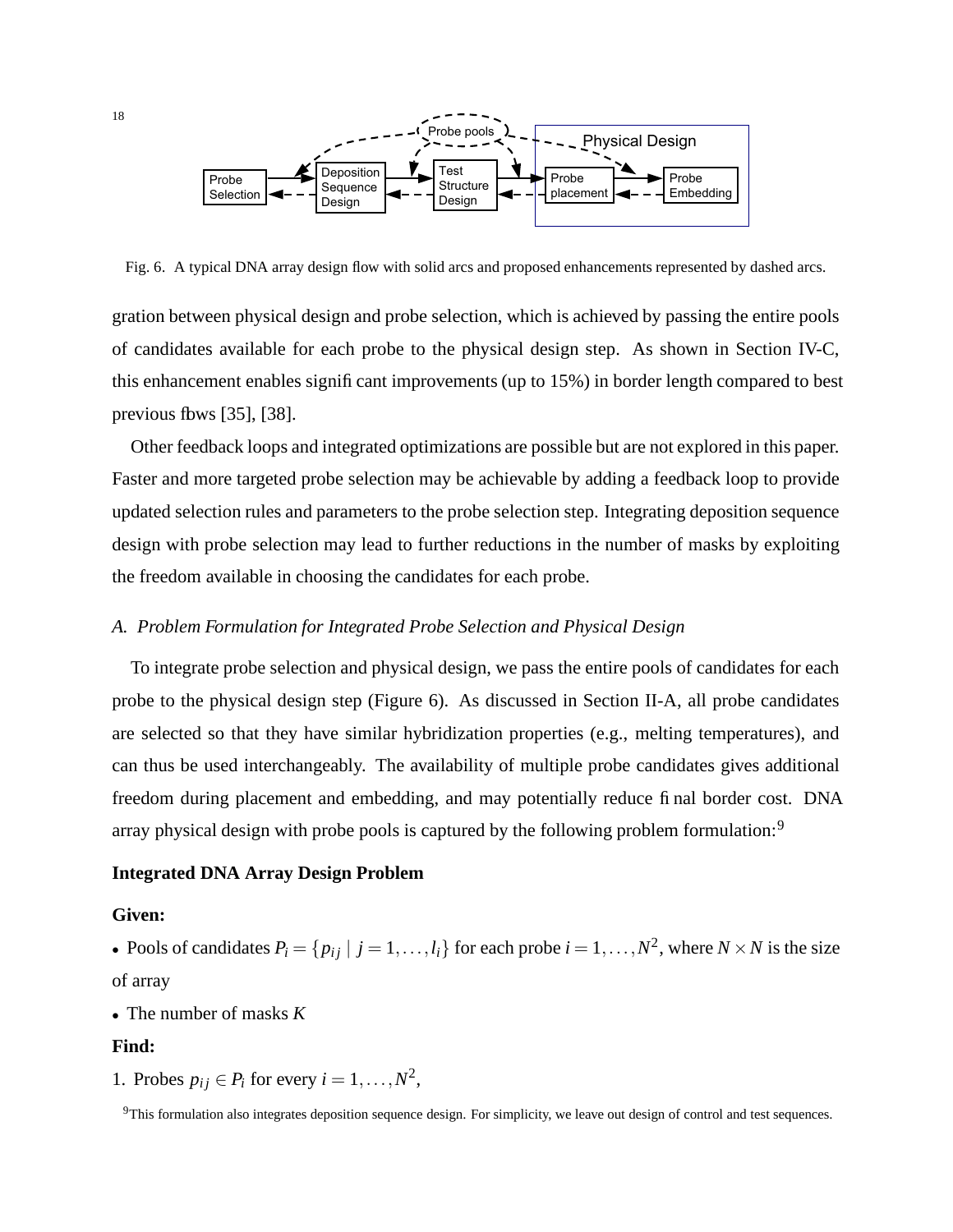- 2. A deposition sequence  $S = s_1, \ldots, s_K$  which is a supersequence of all selected probes  $p_{ij}$ , <sup>19</sup>
- 3. A placement of the selected probes  $p_{ij}$  into an  $N \times N$  array,
- 4. An embedding of the selected probes *p<sup>i</sup> <sup>j</sup>* into the deposition sequence *S*

# **Such that:**

• The total number of conflicts between adjacent embedded probes is minimized

Although the fbw in Figure 6 suggests a particular order for making the choices 1-4, the integrated formulation above allows interleaving these decisions. The following two algorithms capture key optimizations in the integrated formulations, and are used as core building blocks in the solution methods evaluated in Sections IV-B–IV-C. They are "probe pool" versions of the Rowepitaxial and re-embedding algorithms proposed in [35], [38], and degenerate to the latter ones in the case when each probe pool contains a single candidate.

• The *Pool Row-Epitaxial algorithm* (Pool-REPTX) is the extension to probe pools of the REPTX probe placement algorithm in [35], [38]. Pool-REPTX performs choices 1 and 3 for given choices 2 and 4, i.e., it simultaneously chooses already embedded candidates from the respective pools and places them in the  $N \times N$  array. The input of Pool-REPTX consists of probe candidates  $p_{ij}$ embedded in the deposition sequence *S*. Each such embedding is written as a sequence of length  $K = |S|$  over the alphabet  $\{A, C, T, G, Blank\}$ , where  $A, C, T, G$  denote embedded nucleotides and *Blank*'s denote positions of *S* left unused by the embedded candidate probe. Pool-REPTX consists of the following steps: (1) Lexicographic sorting of the pools (based on the first candidate, when more than one candidate is available in the pool); (2) Threading the sorted pools in row-by-row order into the  $N \times N$  array; (3) Finding, in row-by-row order, the best probe candidate – i.e., the candidate having the minimum number of conflicts with already placed neighbors – among the not yet placed pools within a prescribed lookahead region.

• The *sequential in-place pool re-embedding* algorithm is the extension to probe pools of the sequential probe re-embedding algorithm given in Section III-B. It complements Pool-REPTX by iteratively modifying candidate selections within each pool and their embedding (choices 2 and 4) as follows. In row-by-row order, for each position in the  $N \times N$  array, and for each candidate  $p_{ij}$ from the pool of the respective probe, an embedding having minimum number of conflicts with the existing embeddings of the neighbors is computed, and then the best embedded candidate replaces the current one.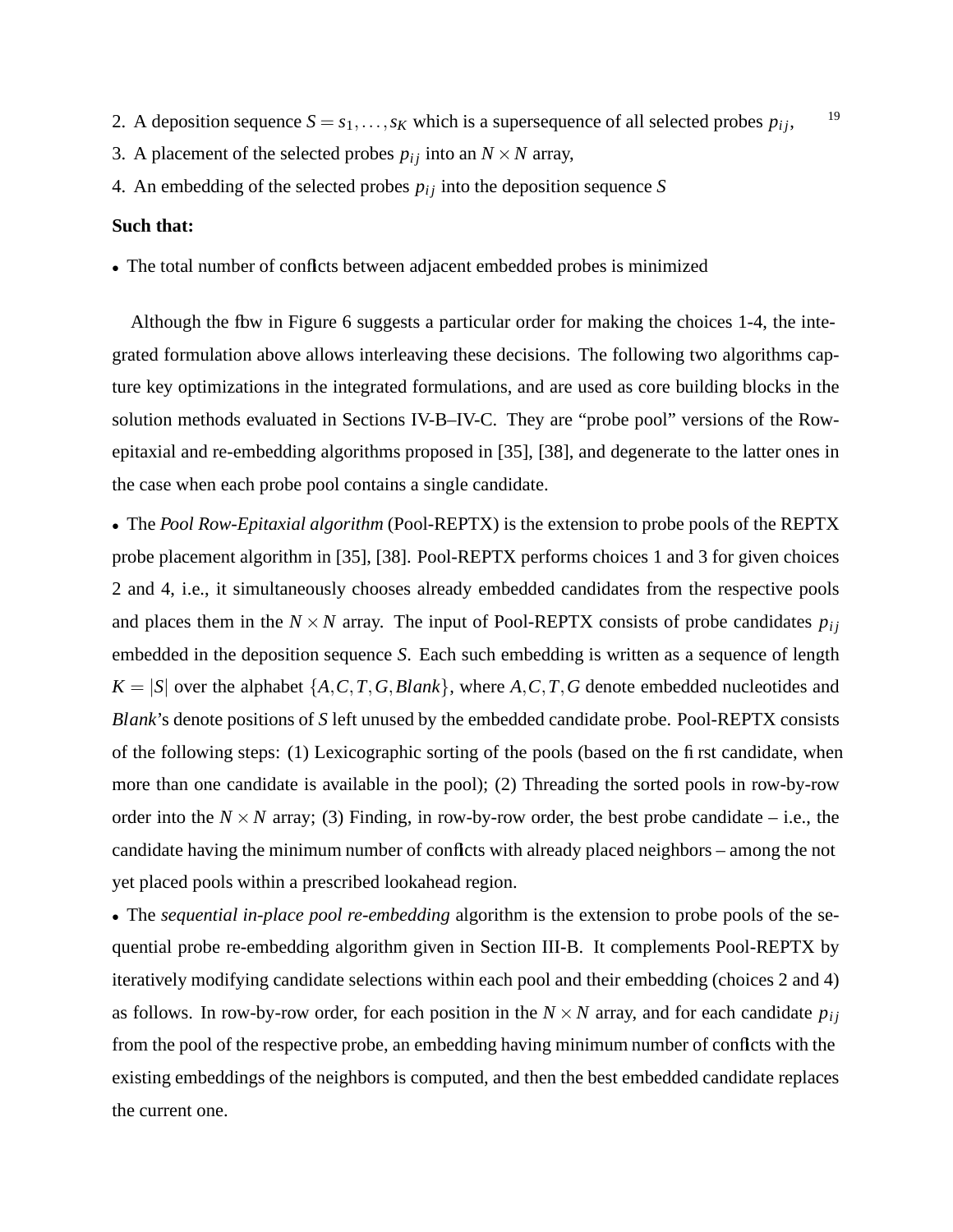## <sup>20</sup>*B. Improved Integration of Probe Placement and Embedding*

As noted in [34], allowing arbitrary, or asynchronous, embeddings leads to further reductions in border length compared to synchronous embedding (e.g., contrast (b) and (c) in Figure 2). An interesting question is finding the best order in which the placement and embedding degrees of freedom should be exploited. Previous methods [34], [35], [38] can be divided into two classes: (1) methods that perform placement and embedding decisions simultaneously, and (2) methods that exploit the two degrees of freedom one at a time. Currently, best methods in the second class (e.g., synchronous row-epitaxial followed by chessboard/sequential in-place probe re-embedding [35], [38]) outperform the methods in the first class (e.g., the asynchronous epitaxial algorithm in [34]) in terms of both runtime and solution quality.

All known methods in the second class perform synchronous probe placement followed by iterated in-place re-embedding of the probes (with locked probe locations). More specifically, these methods perform the following 3 steps:

• Synchronous embedding of the probes.

• Probe placement with costs given by the Hamming distance between the synchronous probe embeddings.

• Iterated sequential probe re-embedding.

We note that significant reductions in border cost are possible by performing the placement based on asynchronous, rather than synchronous, embeddings of the probes, and therefore modify the above scheme as follows:

• Asynchronous embedding of the probes.

• Placement with costs given by the Hamming distance between the fixed asynchronous probe embeddings.

• Iterated sequential probe re-embedding.

Since solution spaces for placement and embedding are still searched independently of one another, and the computation of an initial asynchronous embedding does not add significant overhead, the proposed change is unlikely to adversely affect the runtime. However, because placement optimization is now applied to embeddings more similar to those sought in the final optimization stage, there is significant potential for improvement.

In the current embodiment of the modified scheme, we implement the first step by using for each probe the "as soon as possible," or *ASAP*, embedding (see Figure 2(c)). Under ASAP embedding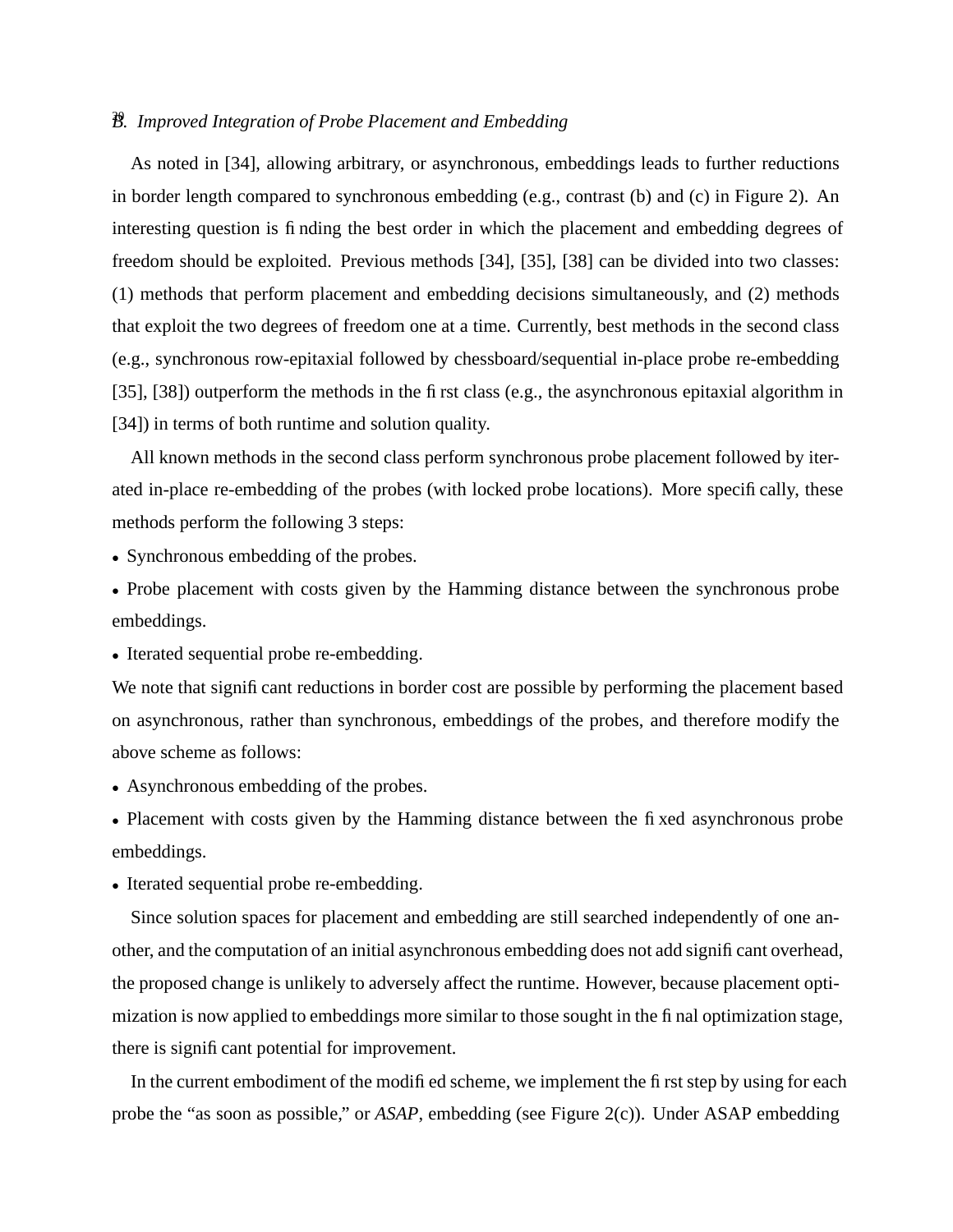| Chip |            | Synchronous Initial Embedding |          | <b>ASAP</b> Initial Embedding |              | Percent  |         |
|------|------------|-------------------------------|----------|-------------------------------|--------------|----------|---------|
|      | Sync Embed | <b>REPTX</b>                  | Re-Embed | <b>ASAP</b> Embed             | <b>REPTX</b> | Re-Embed | Improv. |
| 100  | 619153     | 502314                        | 415227   | 514053                        | 393765       | 389637   | 5.2     |
| 200  | 2382044    | 1918785                       | 1603745  | 1980913                       | 1496937      | 1484252  | 6.7     |
| 300  | 5822857    | 4193439                       | 3514087  | 4357395                       | 3273357      | 3245906  | 6.9     |
| 500  | 18786229   | 11203933                      | 9417723  | 11724292                      | 8760836      | 8687596  | 7.0     |

#### TABLE VII

TOTAL BORDER COST (AVERAGES OVER 10 RANDOM INSTANCES) FOR SYNCHRONOUS AND ASAP INITIAL PROBE EMBEDDING FOLLOWED BY ROW-EPITAXIAL AND ITERATED SEQUENTIAL IN-PLACE PROBE RE-EMBEDDING.

the nucleotides in a probe are embedded sequentially by always using the earliest available synthesis step. The intuition behind using ASAP embeddings is that, since ASAP embeddings are more densely packed, the likelihood that two neighboring probes will both use a synthesis step increases compared to synchronous embeddings. This translates directly into reductions in the number of border conflicts.

Indeed, consider two random probes  $p$ ,  $p'$  picked from the uniform distribution. When we perform synchronous embedding, the length of the deposition sequence is  $4 \times 25 = 100$ . The probability that any one of the 100 synthesis step is used by one of the random probes and not the other is  $2 \times (1/4) \times (3/4)$ , and therefore the expected number of conflicts is  $100 \times 2 \times (1/4) \times$  $(3/4) = 37.5$ . Assume now that the two probes are embedded using the ASAP algorithm. Notice that for every  $0 \le i \le 3$  the ASAP algorithm will leave a gap of length *i* with probability 1/4 between any two consecutive letters of a random probe. This results in an average gap length of 1.5, and an expected number of synthesis steps of  $25 + 24*1.5 = 61$ . Assuming that *p* and *p'* are both embedded within 61 steps, the number of conflicts between their ASAP embeddings is then approximately  $61 \times 2 \times (25/61) \times ((61-25)/61) \approx 29.5$ . Although in practice many probes require more than 61 synthesis steps when embedded using the ASAP algorithm, they still require much less than 100 steps and result in significantly fewer conflicts compared to synchronous embedding.

To empirically evaluate the advantages of ASAP embedding we compared on test cases ranging in size from  $100 \times 100$  to  $500 \times 500$  the "champion" method in [34], [35], [38], which uses synchronous initial embeddings for the probes, with the corresponding method based on ASAP initial

21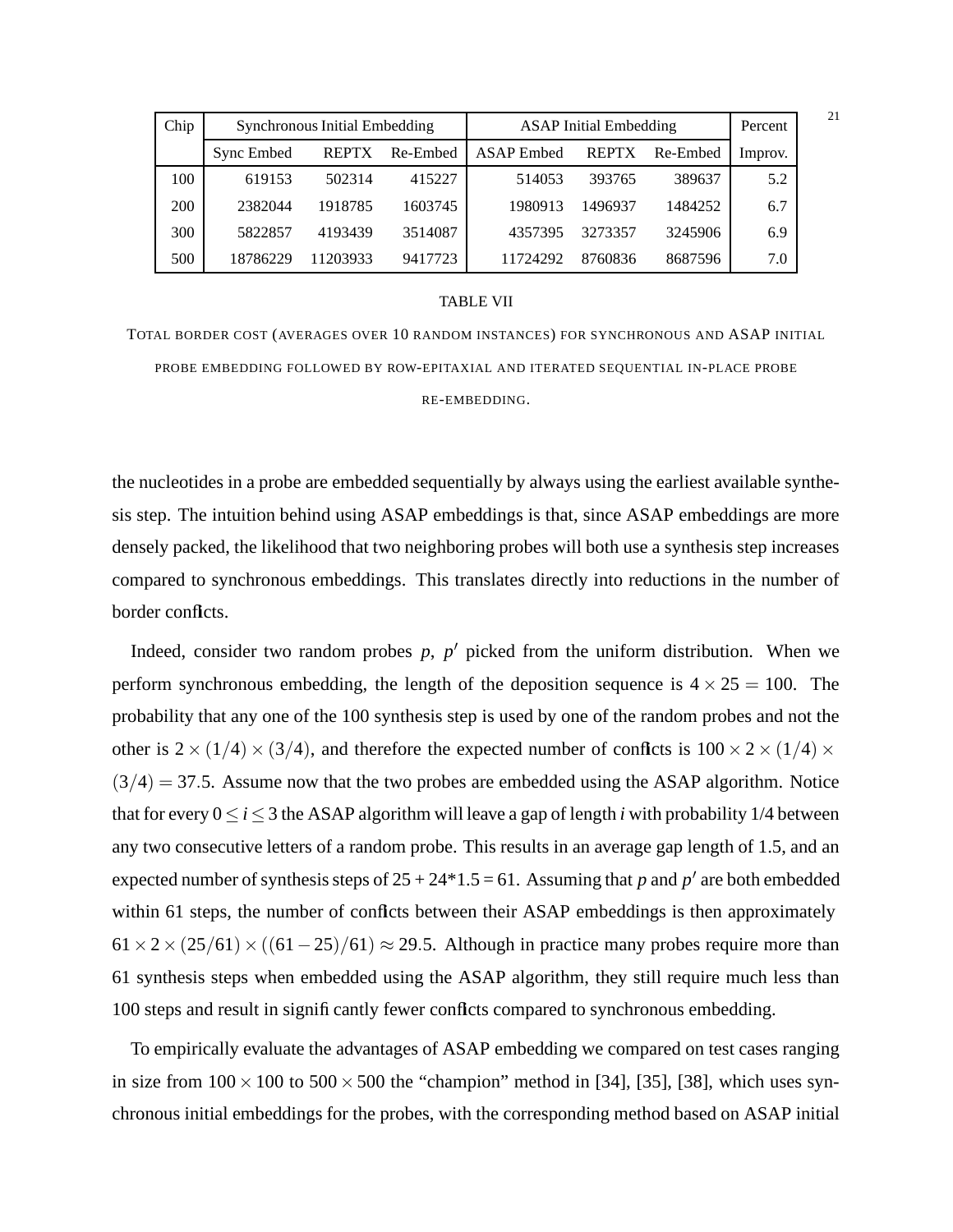| Chip       |                     | <b>Synchronous Initial Embedding</b> |       | <b>ASAP</b> Initial Embedding |     |       |  |  |  |  |
|------------|---------------------|--------------------------------------|-------|-------------------------------|-----|-------|--|--|--|--|
|            | Sync+REPTX Re-Embed |                                      | Total | ASAP+REPTX Re-Embed           |     | Total |  |  |  |  |
| 100        | 166                 | 81                                   | 247   | 188                           | 29  | 217   |  |  |  |  |
| <b>200</b> | 1227                | 340                                  | 1567  | 1302                          | 114 | 1416  |  |  |  |  |
| 300        | 3187                | 748                                  | 3935  | 2736                          | 235 | 2971  |  |  |  |  |
| 500        | 8495                | 2034                                 | 10529 | 6391                          | 451 | 6842  |  |  |  |  |

#### TABLE VIII

CPU SECONDS (AVERAGES OVER 10 RANDOM INSTANCES) FOR SYNCHRONOUS AND ASAP INITIAL PROBE EMBEDDING FOLLOWED BY ROW-EPITAXIAL AND ITERATED SEQUENTIAL IN-PLACE PROBE RE-EMBEDDING.

probe embeddings. For both methods, the second and third steps are implemented using REPTX and sequential in-place probe re-embedding algorithms in [35], [38] (see also Section IV-A).

Tables VII and VIII give the border-length and CPU time (in seconds) for the two methods. Each number in these tables represents the average over 10 test cases of the given size. Surprisingly, the simple switch from synchronous to ASAP initial embedding results in 5-7% reduction in total border-length. Furthermore, the runtimes for the two methods are comparable. In fact, sequential re-embedding becomes faster in the ASAP-based method compared to the synchronous-based one since fewer iterations are needed to converge to a locally optimal solution (the number of iterations drops from 9 to 3 on the average).

## *C. Integrated Probe Selection and Physical Design*

We explored two methods for exploiting the availability of multiple probe candidates during placement and embedding. The first method uses the row-epitaxial and sequential in-place probe re-embedding algorithms described in Section IV-A. This method is an instance of integration between multiple flow steps, since probe selection decisions are made during probe placement and can be further changed during probe re-embedding. The detailed steps are as follows:

- Perform ASAP embedding of all probe candidates.
- Run the Pool-REPTX or a pool version of the recursive-partitioning placement algorithm in Section III using border costs given by the Hamming distance between the ASAP embeddings.
- Run the sequential in-place pool re-embedding algorithm.

The second method preserves the separation between candidate selection and placement+embedding. However, we modify probe selection to make it flow-aware, i.e., to make its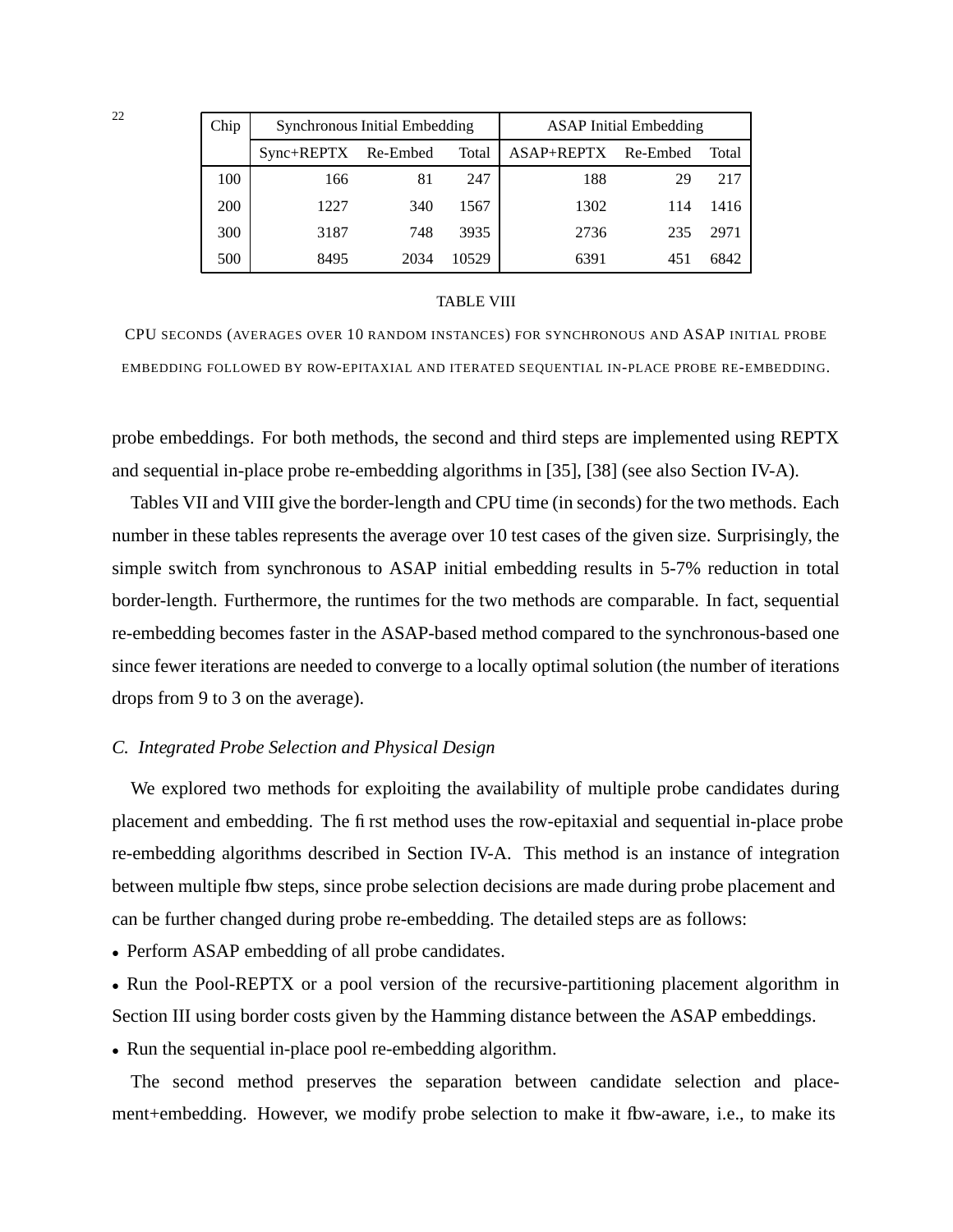results more suitable for the subsequent placement and embedding optimizations. Building  $\hat{\sigma}^3$ the observation that shorter probe embeddings lead to improved border length, we choose from the available candidates the one that embeds in the *least* number of steps of the standard periodic deposition sequence using ASAP:

- Perform ASAP embedding of all probe candidates.
- Select from each pool of candidates the one that embeds in the least number of steps using ASAP.

• Run the REPTX or recursive-partitioning placement algorithm using only the selected candidates and border costs given by the Hamming distance between the ASAP embeddings.

• Run the iterated sequential in-place probe re-embedding algorithm, again using only selected candidates.

Table IX gives the border-length and the runtime (in CPU seconds) for the two methods of combining probe placement and embedding with probe selection (each number represents the average over 10 test cases of the given size). We report results for both Pool-REPTX placement algorithm and the pool version of the recursive-partitioning using  $L = 3$ . We varied the number of candidates available for each probe between 1 and 16; probe candidates were generated uniformly at random.

As expected, for each method and chip size, the improvement in solution quality grows monotonically with the number of available candidates. The improvement is significant (up to 15% when running the first method on a  $100 \times 100$  chip with 16 candidates per probe), but varies nonuniformly with the method and chip size. For small chips the first method gives better solution quality than the second. For chips of size  $200\times200$  the two methods give comparable solution quality, while for chips with size  $300 \times 300$  or larger the second method is better (by over 5% for  $500\times500$  chips with 8 probe candidates). The second method is faster than first for all chip sizes. The speedup factor varies between  $5 \times$  and  $40 \times$  when the number of candidates varies between 2 and 16. Interestingly, the runtime of the second method is slightly improving with the number of candidates, the reason being that the number of iterations of sequential re-embedding decreases when the length of the ASAP embedding of the selected candidates decreases.

#### V. QUANTIFIED SUB-OPTIMALITY OF PLACEMENT AND EMBEDDING ALGORITHMS

As noted in the introduction, next-generation of DNA probe arrays will contain up to one hundred million probes, and therefore present instance complexities for placement that will far outstrip those of VLSI designs. Thus, it is of interest to study not only runtime scaling, but also scaling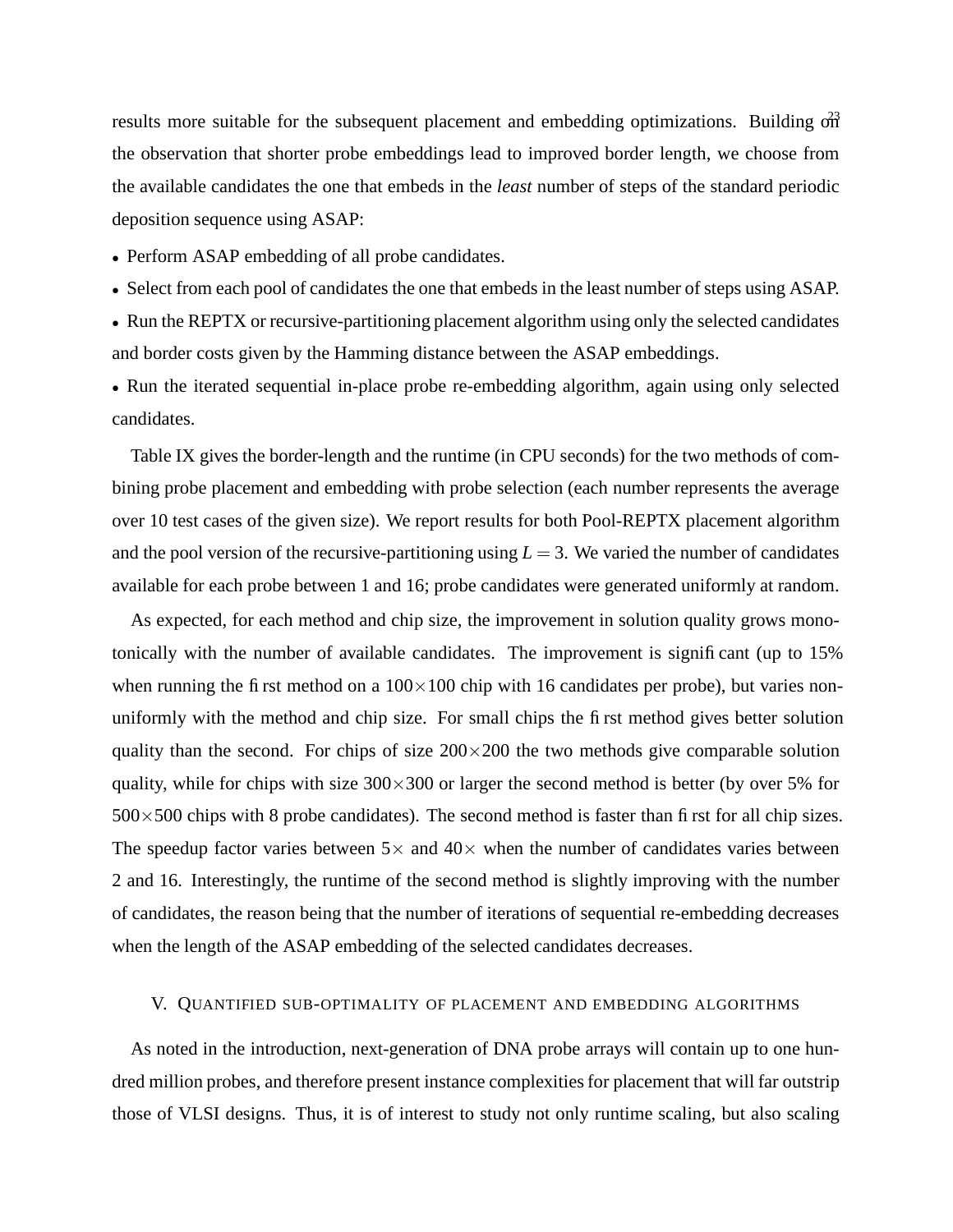$\partial f$  suboptimality, for available heuristics. To this end, we apply the experimental framework for quantifying suboptimality of placement heuristics that was originated by Boese and by Hagen et al. [27], and recently extended by Chang et al. [13] and Cong et al. [15]. In this framework, there are two basic types of instance scaling that we can apply.

• **Instances with known optimum solution.** For hypergraph placement, instances with known minimum-wirelength solutions may be constructed by "overlaying" signal nets within an already placed cell layout, such that each signal net has provably minimum length. This technique, proposed by Boese and further explored by Chang et al. [13], induces a netlist topology with prescribed degree sequence over the (placed) cells; this corresponds to a "placement example with known optimal wirelength" (PEKO). In our DNA probe placement context, there is no need to generate a netlist hypergraph. Rather, we realize the concept of minimum (border) cost edges (adjacencies) by constructing a set of probes, and their placement, using 2-dimensional Gray codes [20]. Our construction generates  $4^k$  probes which are placeable such that every probe has border cost of 2 to each of its neighboring probes. This construction is illustrated in Figure 7.

• **Instances with known suboptimal solutions.** Because constructed instances with known optimum solutions may not be representative of "real" instances, we also apply a technique [27] that allows real instances to be scaled, such that they offer insights into scaling of heuristic suboptimality. The technique is applied as follows. Beginning with a problem instance *I*, we construct three isomorphic versions of *I* by three distinct mappings of the nucleotide set  $\{A, C, G, T\}$  onto itself. Each mapping yields a new probe set that can be placed with optimum border cost exactly equal to the optimum border cost of  $I$ . Our scaled instance  $I'$  consists of the union of the original probe set and its three isomorphic copies. Observe that one placement solution for  $I'$  is to optimally place *I* and its isomorphic copies as individual chips, and then to adjoin these placements as the four quadrants of a larger chip. Thus, an *upper bound* on the optimum border cost for *I'* is 4 times the optimum border cost for *I*, plus the border cost between the copies of *I*; see Figure 8. If a heuristic *H* places *I*' with cost  $c_H(I') \geq 4 \cdot c_H(I)$ , then we may infer that the heuristic's suboptimality is growing by at least a factor  $\frac{c_H(I')}{4 \cdot c_H(I')}$  $\frac{c_H(I')}{4 \cdot c_H(I)}$ . On the other hand, if  $c_H(I') < 4 \cdot c_H(I)$ , then the heuristic's solution quality would be said to scale well on this class of instances.

Table X shows results from executing the various placement heuristics on PEKO-style test cases, with instance sizes ranging from 16 x 16 through 512 x 512 (recall that our Gray code construction yields instances with 4 *<sup>k</sup>* probes). We see from these results that sliding-window matching is closest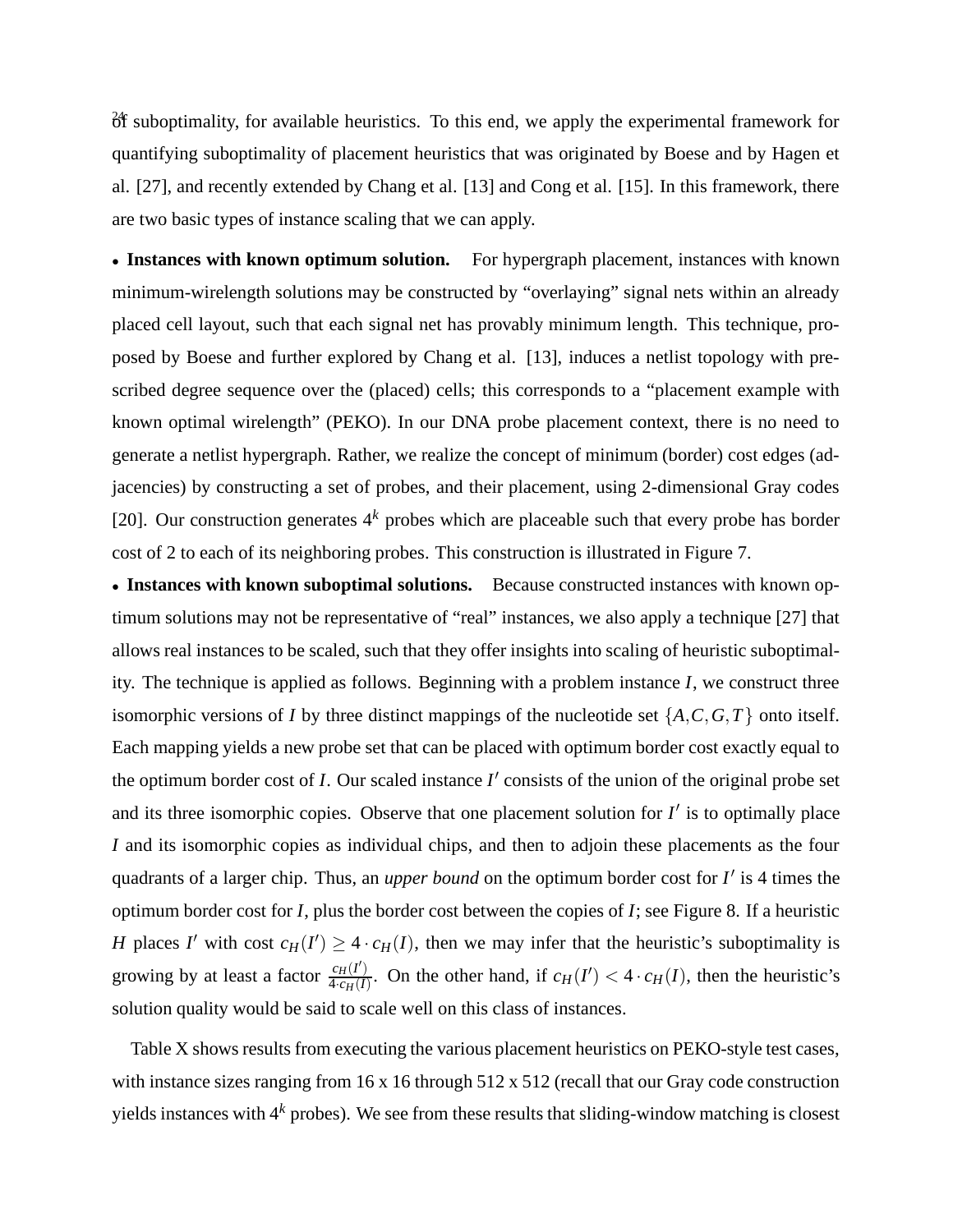

Fig. 7. 2-dimensional Gray code placement.



Fig. 8. Scaling construction used in the suboptimality experiment.

to the optimum, with a suboptimality gap of 4-30%. Overall, DNA array placement algorithms appear to be performing better than their VLSI counterparts [13] when it comes to results on special-case instances with known optimal cost. Of course, results from placement algorithms (whether for VLSI or DNA chips) on special benchmark instances should not be generalized to arbitrary benchmarks. In particular, our results show that algorithms that perform best for arbitrary benchmarks are not necessarily the best performers for specially constructed benchmarks.

Table XI shows results from executing the various placement heuristics on scaled versions of random DNA probe sets, with the original instances ranging in size from 100 x 100 to 500 x 500, and the scaled instances thus ranging in size from 200 x 200 to 1000 x 1000. This table shows that in general, placement algorithms for DNA arrays offer excellent scaling suboptimality. We believe that this is primarily due to the already noted fact that algorithm quality (as reflected by normalized border costs) improves with instance size. The larger number of probes in the scaled instances gives more freedom to the placement algorithms, leading to heuristic placements that have scaling suboptimality factor well below 1.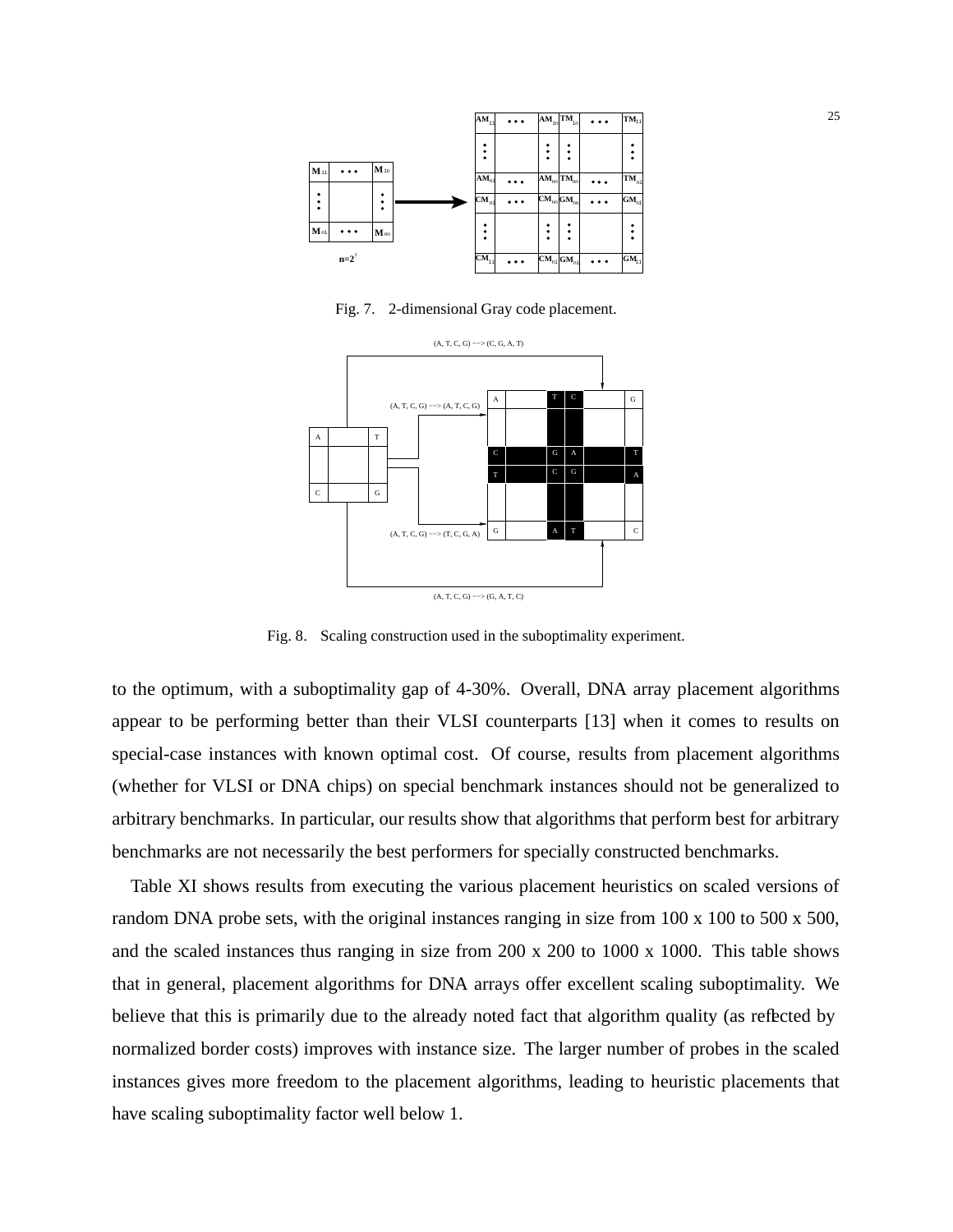# <sup>26</sup> VI. CONCLUSIONS

In this work, we have studied several problems arising in the design of DNA chips, focusing on minimizing the total border length between adjacent sites during probe placement and embedding. We have shown that significant reductions in border length can be obtained by drawing on algorithmic techniques developed in the field of VLSI design automation.

We conclude with some remarks on the similarities and differences between VLSI physical design and physical design for DNA arrays. First, while VLSI placement performance in general degrades as the problem size increases, it appears that this is not the case for DNA array placement. Current algorithms are able to find DNA array placements with smaller normalized border cost when the number of probes in the design grows. Second, the lower bounds for DNA probe placement and embedding appear to be tighter than those available in the VLSI placement literature. Developing even tighter lower bounds is, of course, an important open problem.

Other direction of future research is to find formulations and methodsfor integrated optimization of test structure design and physical design. Since test structures are typically pre-placed at sites uniformly distributed across the array, integrated optimization can have a significant impact on the total border length.

#### **REFERENCES**

- [1] http://www.affymetrix.com
- [2] http://www.perlegen.com
- [3] S. Akers, "On the Use of the Linear Assignment Algorithm in Module Placement," *Proc. 1981 ACM/IEEE Design Automation Conference (DAC'81)*, pp. 137–144.
- [4] C. J. Alpert and A. B. Kahng, "Geometric Embeddings for Faster (and Better) Multi-Way Netlist Partitioning" *Proc. ACM/IEEE Design Automation Conf.*, 1993, pp. 743-748.
- [5] C.J. Alpert and A.B. Kahng, "Recent directions in netlist partitioning: A survey", *Integration: The VLSI Jour.* 19 (1995), pp. 1-81.
- [6] N. Alon, C. J. Colbourn, A. C. H. Lingi and M. Tompa, "Equireplicate Balanced Binary Codes for Oligo Arrays", *SIAM Journal on Discrete Mathematics* 14(4) (2001), pp. 481-497.
- [7] A.A. Antipova, P. Tamayo1 and T.R. Golub, " A strategy for oligonucleotide microarray probe reduction", *Genome Biology* 2002 3(12):research0073.1-0073.4
- [8] M. Atlas, N. Hundewale, L. Perelygina and A. Zelikovsky, "Consolidating Software Tools for DNA Microarray Design and Manufacturing", *Proc. International Conf. of the IEEE Engineering in Medicine and Biology (EMBC'04)*, 2004, pp. 172-175.
- [9] K. Nandan Babu and S. Saxena, "Parallel algorithms for the longest common subsequence problem", *Proc. 4th Intl. Conf. on High-Performance Computing*, Dec. 1997, pp. 120-125.
- [10] J. Branke and M. Middendorf, "Searching for shortest common supersequences", *Proc. Second Nordic Workshop on Genetic Algorithms and Their Applications*, 1996, pp. 105-113.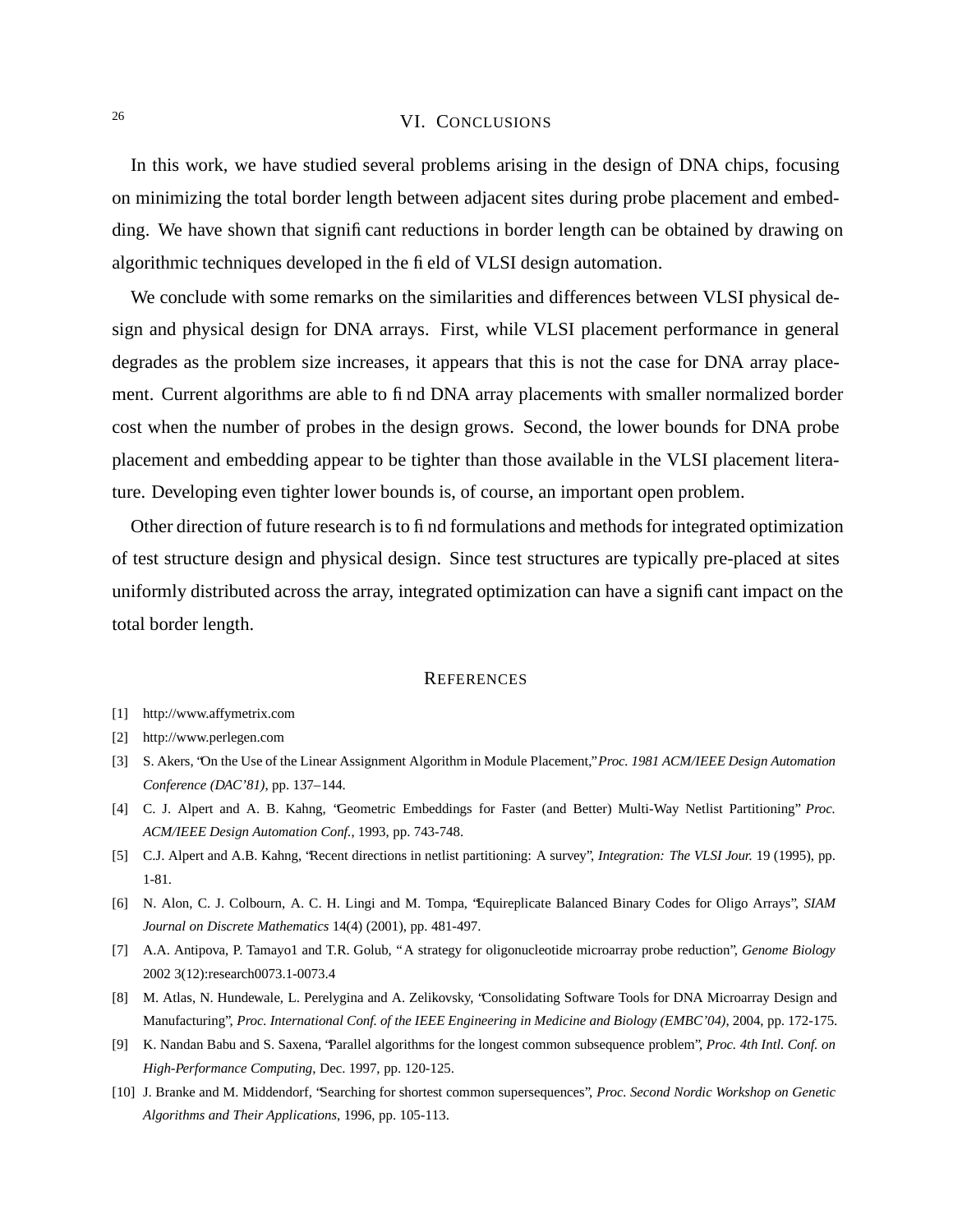- [11] J. Branke, M. Middendorf and F. Schneider, 'Improved heuristics and a genetic algorithm for finding short supersequences", *OR Spektrum* 20(1) (1998), pp. 39-46.
- [12] A. Caldwell and A. Kahng and I. Markov, "Can Recursive bisection Produce Routable Designs?", *DAC*, 2000, pp.477-482.
- [13] C. C. Chang, J. Cong and M. Xie, "Optimality and Scalability Study of Existing Placement Algorithms", *Proc. Asia South-Pacific Design Automation Conference*, Jan. 2003.
- [14] C.J. Colbourn, A.C.H. Lingi and M. Tompa, "Construction of optimal quality control for oligo arrays", *Bioinformatics* 18(4) (2002), pp. 529–535.
- [15] J. Cong, M. Romesis and M. Xie, "Optimality, Scalability and Stability Study of Parititoning and Placement Algorithms", *Proc. ISPD*, 2003, pp. 88-94.
- [16] D. R. Cutting, D. R. Karger, J. O. Pederson and J. W. Tukey, "Scatter/Gather: A Cluster-Based Approach to Browsing Large Document Collections", (15th Intl. ACM/SIGIR Conference on Research and Development in Information Retrieval) *SIGIR Forum* (1992), pp. 318–329.
- [17] V. Dancik, "Common subsequences and supersequences and their expected length", *Combinatorics, Probability and Computing* 7(4) (1998), pp. 365-373.
- [18] K. Doll, F. M. Johannes, K. J. Antreich, "Iterative Placement Improvement by Network Flow Methods", *IEEE Transactions on Computer-Aided Design* 13(10) (1994), pp. 1189-1200.
- [19] J. J. Engel et al. "Design methodology for IBM ASIC products", *IBM Journal for Research and Development* 40(4) (1996), pp. 387.
- [20] W. Feldman and P.A. Pevzner, "Gray code masks for sequencing by hybridization", *Genomics*, 23 (1994), pp. 233–235.
- [21] C. M. Fiduccia and R. M. Mattheyses, "A Linear-Time Heuristic for Improving Network Partitions", *Proc. Design Automation Conference (DAC 1982)*, pp. 175–181.
- [22] S. Fodor, J. L. Read, M. C. Pirrung, L. Stryer, L. A. Tsai and D. Solas, "Light-Directed, Spatially Addressable Parallel Chemical Synthesis", *Science* 251 (1991), pp. 767–773.
- [23] D. E. Foulser, M. Li and Q. Yang, "Theory and algorithms for plan merging", *Artificial Intelligence* 57(2-3) (1992), pp. 143-181.
- [24] C. B. Fraser and R. W. Irving, "Approximation algorithms for the shortest common supersequence", *Nordic J. Computing* 2 (1995), pp. 303-325.
- [25] D.H. Geschwind and J.P. Gregg (Eds.), *Microarrays for the neurosciences: an essential guide*, MIT Press, Cambridge, MA, 2002.
- [26] S. Hannenhalli, E. Hubbell, R. Lipshutz and P. A. Pevzner, "Combinatorial Algorithms for Design of DNA Arrays," in *Chip Technology* (ed. J. Hoheisel), Springer-Verlag, 2002.
- [27] L. W. Hagen, D. J. Huang and A. B. Kahng, "Quantified Suboptimality of VLSI Layout Heuristics", *Proc. ACM/IEEE Design Automation Conf.*, 1995, pp. 216–221.
- [28] S. A. Heath and F. P. Preparata, "Enhanced Sequence Reconstruction With DNA Microarray Application", *Proc. 2001 Annual International Conf. on Computing and Combinatorics (COCOON'01)*, pp. 64-74.
- [29] D. J. Huang and A. B. Kahng, "Partitioning-Based Standard-Cell Global Placement with an Exact Objective", in *Proc. ACM/IEEE Intl. Symp. on Physical Design*, Napa, April 1997, pp. 18-25.
- [30] E. Hubbell and P.A. Pevzner, "Fidelity Probes for DNA Arrays", *Proc. Seventh International Conference on Intelligent Systems for Molecular Biology*, 1999, pp. 113-117.
- [31] E. Hubbell and M. Mittman , *personal communication* (Affymetrix, Santa Clara, CA), July 2002.
- [32] T. Jiang and M. Li, "On the approximation of shortest common supersequences and longest common subsequences", *SIAM J. on Discrete Mathematics* 24(5) (1995), pp. 1122-1139.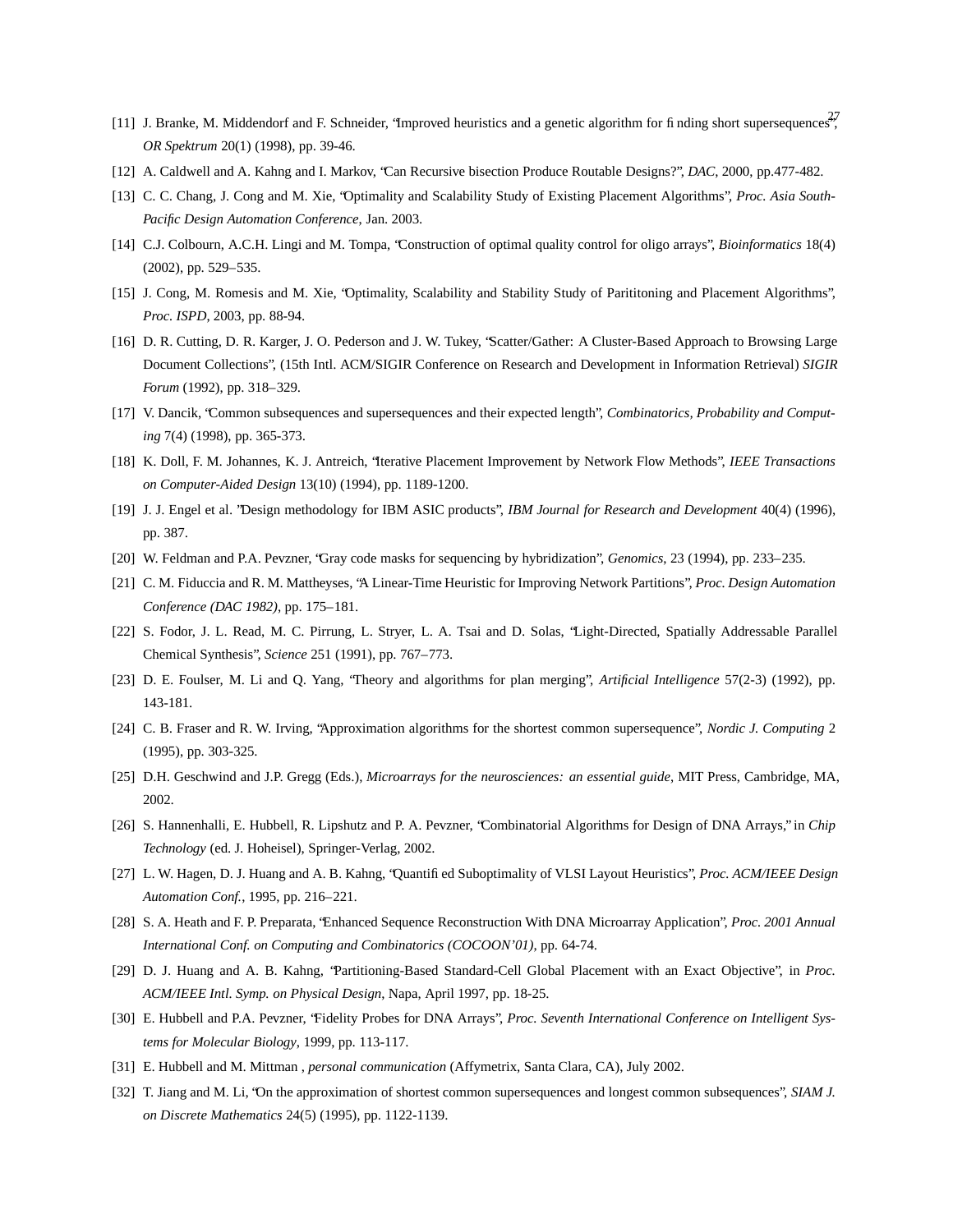- <sup>28</sup>[33] L. Kaderali and A. Schliep, "Selecting signature oligonucleotides to identify organisms using DNA arrays", Bioiformatics 18:1340-1349, 2002.
- [34] A.B. Kahng, I.I. Măndoiu, P.A. Pevzner, S. Reda, and A. Zelikovsky, 'Border Length Minimization in DNA Array Design", *Proc. 2nd International Workshop on Algorithms in Bioinformatics (WABI 2002),* R. Guigo´ and D. Gusfield (Eds.), Springer-Verlag Lecture Notes in Computer Science Series 2452, pp. 435-448.
- [35] A.B. Kahng, I.I. Măndoiu, P.A. Pevzner, S. Reda, and A. Zelikovsky, 'Engineering a Scalable Placement Heuristic for DNA Probe Arrays", *Proc. 7th Annual International Conference on Research in Computational Molecular Biology (RECOMB 2003)*, W. miller, M. Vingron, S. Istrail, P. Pevzner and M. Waterman (Eds.), 2003, pp. 148–156.
- [36] A.B. Kahng, I.I. Măndoiu, S. Reda, X. Xu, and A. Zelikovsky. Design flow enhancements for DNA arrays. In *Proc. IEEE International Conference on Computer Design (ICCD)*, pages 116–123, 2003.
- [37] A.B. Kahng, I.I. Măndoiu, S. Reda, X. Xu, and A. Zelikovsky. Evaluation of placement techniques for DNA probe array layout. In *Proc. IEEE-ACM International Conference on Computer-Aided Design (ICCAD)*, pages 262–269, 2003.
- [38] A.B. Kahng, I.I. Măndoiu, P. Pevzner, S. Reda, and A. Zelikovsky. Scalable heuristics for design of DNA probe arrays. *Journal of Computational Biology*, 11(2–3):429–447, 2004.
- [39] S. Kasif, Z. Weng, A. Derti, R. Beigel, and C. DeLisi, "A computational framework for optimal masking in the synthesis of oligonucleotide microarrays", *Nucleic Acids Research* vol. 30 (2002), e106.
- [40] T. Kozawa et al., "Automatic Placement Algorithms for High Packging Density VLSI", *Proc. 20th Design Automation Conference (DAC 1983)*, pp. 175–181.
- [41] F. Li and G.D. Stormo, "Selection of optimal DNA oligos for gene expression arrays," Bioinformatics 17(11):1067-1076, 2001.
- [42] R.J. Lipshutz, S.P. Fodor, T.R. Gingeras, D.J. Lockhart, "High density synthetic oligonucleotide arrays," *Nature Genetics* 21 (1999), pp. 20–24.
- [43] B. T. Preas and M. J. Lorenzetti (Eds.), *Physical Design Automation of VLSI Systems*, Benjamin-Cummings, 1988.
- [44] S. Rahmann. "Rapid large-scale oligonucleotide selection for microarrays", *Proc. IEEE Computer Society Bioinformatics Conference (CSB)*, 2002.
- [45] S. Rahmann, "The Shortest Common Supersequence Problem in a Microarray Production Setting," *Bioinformatics* 19 Suppl. 2 (2003), pp. 156-161.
- [46] M. Sarrafzadeh and M. Wang, "NRG: GLobal and Detailed Placement", *Proc. International Conference on Computer-Aided Design (ICCAD 1997)*, pp. 532–537.
- [47] R. Sengupta and M. Tompa, "Quality Control in Manufacturing Oligo Arrays: a Combinatorial Design Approach", *Journal of Computational Biology* 9 (2002), pp. 1–22.
- [48] K. Shahookar and P. Mazumder, "VLSI Cell Placement Techniques", *Computing Surveys* 23(2) (1991), pp. 143-220.
- [49] N.A. Sherwani, *Algorithms for VLSI Physical Design Automation*, Kluwer Academic Publishers, Norwell, MA, 199
- [50] L. Steinberg, "The backboard wiring problem: a placement algorithm", *SIAM Review* 3 (1961), pp. 37–50.
- [51] A.C. Tolonen, D.F. Albeanu, J.F. Corbett, H. Handley, C. Henson, and P. Malik, "Optimized in situ construction of oligomers on an array surface", *Nucleic Acids Research* 30 (2002), e107.
- [52] M. Wang, X. Yang and M. Sarrafzadeh, "DRAGON2000: Standard-cell Placement Tool For Large Industry Circuits", *Proc. International Conference on Computer-Aided Design (ICCAD 2001)*, pp. 260–263.
- [53] J.A. Warrington, R. Todd, and D. Wong (Eds.). *Microarrays and cancer research* BioTechniques Press/Eaton Pub., Westboro, MA, 2002.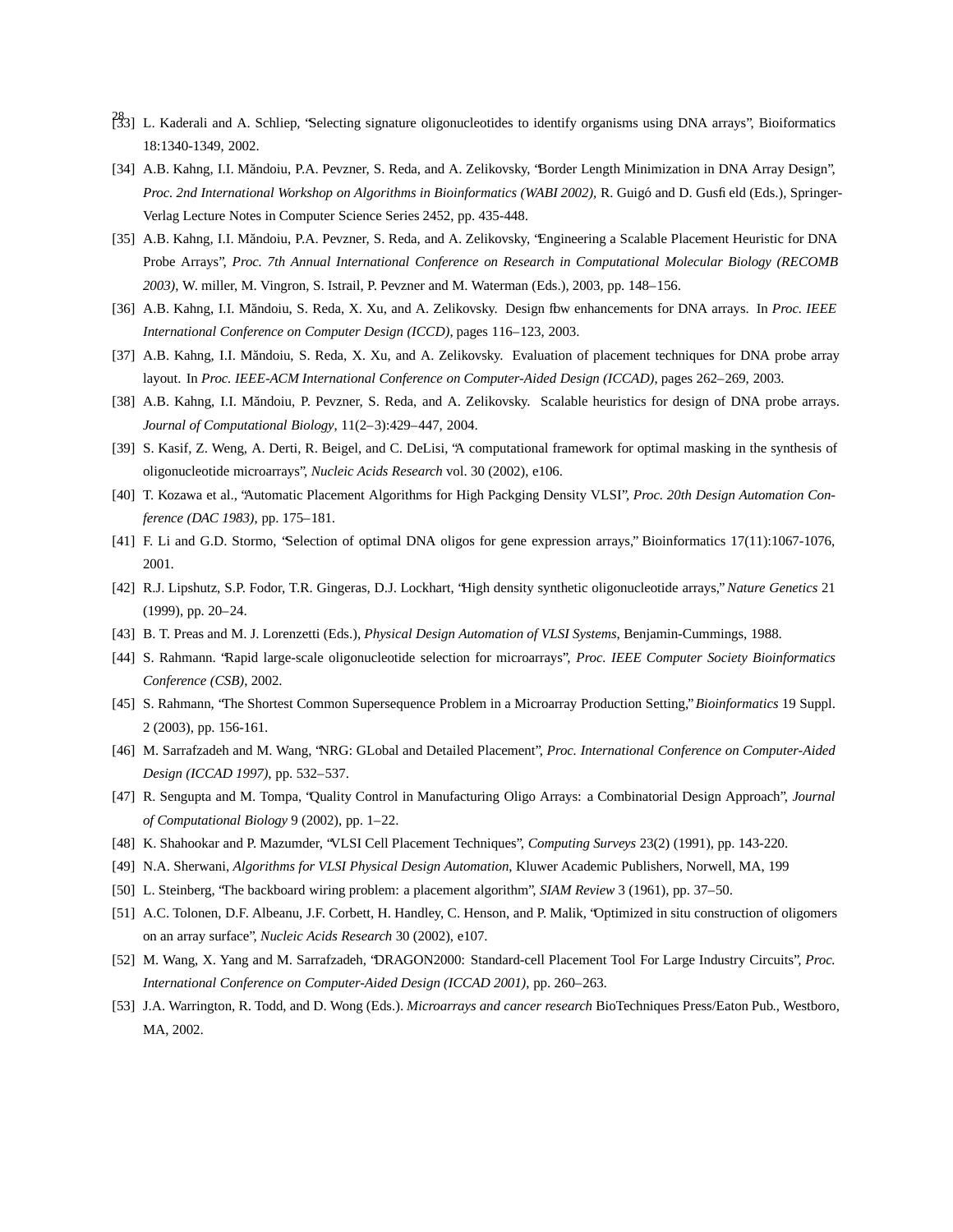| Chip | Pool                     |         |               |                          | Multi-Candidate |              |                          |         |               |                          | <b>ASAP-Based Selection</b> |              |          |
|------|--------------------------|---------|---------------|--------------------------|-----------------|--------------|--------------------------|---------|---------------|--------------------------|-----------------------------|--------------|----------|
|      |                          |         | Row-Epitaxial |                          |                 | Partitioning |                          |         | Row-Epitaxial |                          |                             | Partitioning |          |
| Size | Size                     | Border  | <b>CPU</b>    | $\%$                     | Border          | <b>CPU</b>   | $\%$                     | Border  | <b>CPU</b>    | $\%$                     | Border                      | <b>CPU</b>   | $\%$     |
| 100  | $\mathbf{1}$             | 389637  | 217           | $\overline{\phantom{0}}$ | 376348          | 115          | $\equiv$                 | 389637  | 217           | $\equiv$                 | 376348                      | 115          | $\equiv$ |
|      | $\overline{c}$           | 372951  | 1040          | 4.3                      | 372957          | 676          | 0.9                      | 377026  | 212           | 3.2                      | 362882                      | 114          | 3.6      |
|      | $\overline{\mathcal{L}}$ | 357562  | 1796          | 8.2                      | 357553          | 1274         | 5.0                      | 363944  | 193           | 6.6                      | 350079                      | 127          | 7.0      |
|      | 8                        | 343604  | 3645          | 11.8                     | 343590          | 2605         | 8.7                      | 351540  | 191           | 9.8                      | 341020                      | 109          | 9.4      |
|      | 16                       | 330600  | 7315          | 15.2                     | 330551          | 5003         | 12.2                     | 339636  | 185           | 12.8                     | 332634                      | 121          | 11.6     |
| 200  | 1                        | 1484252 | 1416          | $\equiv$                 | 1446489         | 1012         | $\overline{\phantom{0}}$ | 1484252 | 1416          | $\overline{\phantom{0}}$ | 1446498                     | 1012         |          |
|      | $\overline{c}$           | 1438182 | 6278          | 3.1                      | 1438345         | 7281         | 0.6                      | 1435712 | 1176          | 3.3                      | 1410533                     | 946          | 2.5      |
|      | 4                        | 1386527 | 12750         | 6.6                      | 1386424         | 13231        | 4.1                      | 1385556 | 1189          | 6.6                      | 1361653                     | 932          | 5.9      |
|      | 8                        | 1334273 | 27382         | 10.1                     | 1334519         | 26413        | 7.7                      | 1336851 | 1121          | 9.9                      | 1313294                     | 957          | 9.2      |
|      | 16                       | 1284550 | 44460         | 13.5                     | 1284462         | 52400        | 11.2                     | 1289566 | 1117          | 13.1                     | 1276855                     | 971          | 11.7     |
| 300  | $\mathbf{1}$             | 3245906 | 2971          | $\overline{\phantom{0}}$ | 3220850         | 2975         | $\overline{\phantom{0}}$ | 3245906 | 2971          | $\overline{\phantom{0}}$ | 3220850                     | 2975         |          |
|      | $\overline{2}$           | 3185015 | 14956         | 1.9                      | 3184426         | 13161        | 1.1                      | 3141088 | 2724          | 3.2                      | 3046086                     | 2134         | 5.4      |
|      | 4                        | 3093633 | 26514         | 4.7                      | 3093944         | 24671        | 3.9                      | 3018490 | 2771          | 7.0                      | 2936733                     | 2118         | 8.8      |
|      | 8                        | 2985393 | 51226         | 8.0                      | 2986286         | 45607        | 7.3                      | 2921195 | 2603          | 10.0                     | 2832535                     | 2079         | 12.0     |
|      | 16                       | 2878886 | 98189         | 11.3                     | 2878244         | 85311        | 10.6                     | 2835695 | 2760          | 12.6                     | 2706537                     | 2247         | 15.9     |
| 500  | $\mathbf{1}$             | 8687596 | 6842          |                          | 8645162         | 5608         | $\equiv$                 | 8687596 | 6842          | $\overline{\phantom{0}}$ | 8645162                     | 5608         |          |
|      | $\overline{2}$           | 8611468 | 51847         | 0.9                      | 8611142         | 41409        | 0.4                      | 8407839 | 6090          | 3.2                      | 8273184                     | 5468         | 4.3      |
|      | 4                        | 8477014 | 86395         | 2.4                      | 8479150         | 94566        | 1.9                      | 8105358 | 6709          | 6.7                      | 7955391                     | 5591         | 8.0      |
|      | 8                        | 8248838 | 161651        | 5.1                      | 8249176         | 213264       | 4.6                      | 7807763 | 6085          | 10.1                     | 7637927                     | 5782         | 11.7     |
|      | 16                       |         |               |                          |                 |              |                          | 7518331 | 5986          | 13.5                     | 7445283                     | 5601         | 13.9     |

## TABLE IX

TOTAL BORDER COST AND RUNTIME (AVERAGES OVER 10 RANDOM INSTANCES) FOR THE TWO METHODS OF COMBINING PROBE PLACEMENT AND EMBEDDING WITH PROBE SELECTION. THE IMPROVEMENT (IN PERCENTS) IS RELATIVE TO THE SINGLE-CANDIDATE VERSION OF THE SAME CODE. WE REPORT RESULTS FOR BOTH THE REPTX ALGORITHM AND THE RECURSIVE-PARTITIONING ALGORITHM WITH  $L = 3$ .